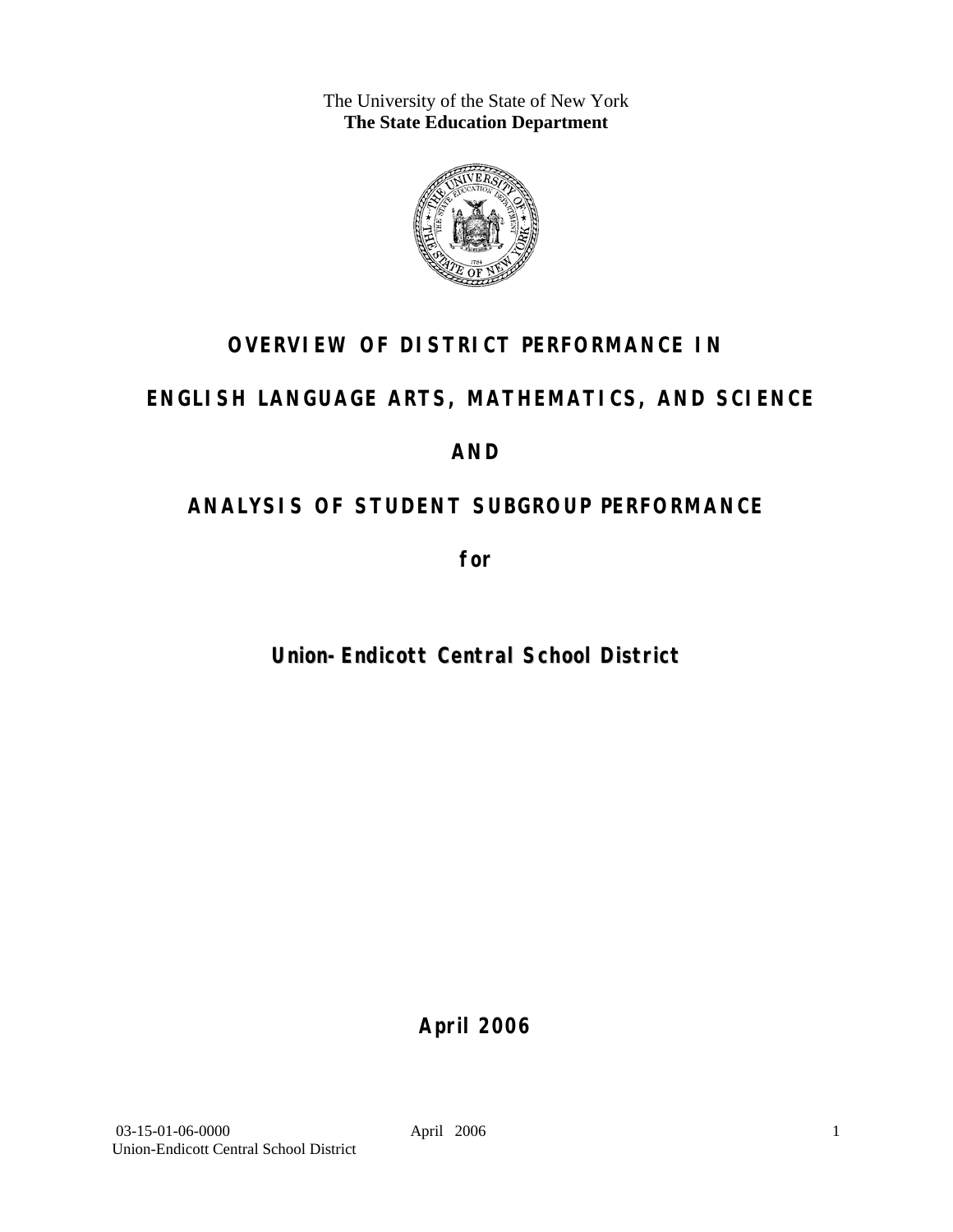### **THE UNIVERSITY OF THE STATE OF NEW YORK**

### **Regents of The University**

| Tonawanda             |
|-----------------------|
| <b>Hollis</b>         |
| New Rochelle          |
|                       |
| <b>North Syracuse</b> |
| New York              |
|                       |
| Buffalo               |
| Hartsdale             |
| Albany                |
| <b>Bronx</b>          |
| <b>Binghamton</b>     |
| Rochester             |
| New York              |
| <b>Brooklyn</b>       |
| <b>Great Neck</b>     |

### **President of The University and Commissioner of Education**

RICHARD P. MILLS

**Interim Deputy Commissioner for Elementary, Middle, Secondary and Continuing Education**  JEAN STEVENS

#### **Assistant Commissioner for Standards, Assessment and Reporting**  DAVID M. ABRAMS

#### **Coordinator, Information and Reporting Services**

MARTHA P. MUSSER

The State Education Department does not discriminate on the basis of age, color, religion, creed, disability, marital status, veteran status, national origin, race, gender, genetic predisposition or carrier status, or sexual orientation in its educational programs, services and activities. Portions of this publication can be made available in a variety of formats, including braille, large print or audio tape, upon request. Inquiries concerning this policy of nondiscrimination should be directed to the Department's Office for Diversity, Ethics, and Access, Room 530, Education Building, Albany, NY 12234. **Requests for additional copies of this publication may be made by contacting the Publications Sales Desk, Room 309, Education Building, Albany, NY 12234.** 

Please address all correspondence about this report that is not related to data corrections to:

*School Report Card Coordinator Information and Reporting Services Team New York State Education Department Room 863 EBA 89 Washington Avenue Albany, NY 12234*  E-mail: *RPTCARD@mail.nysed.gov*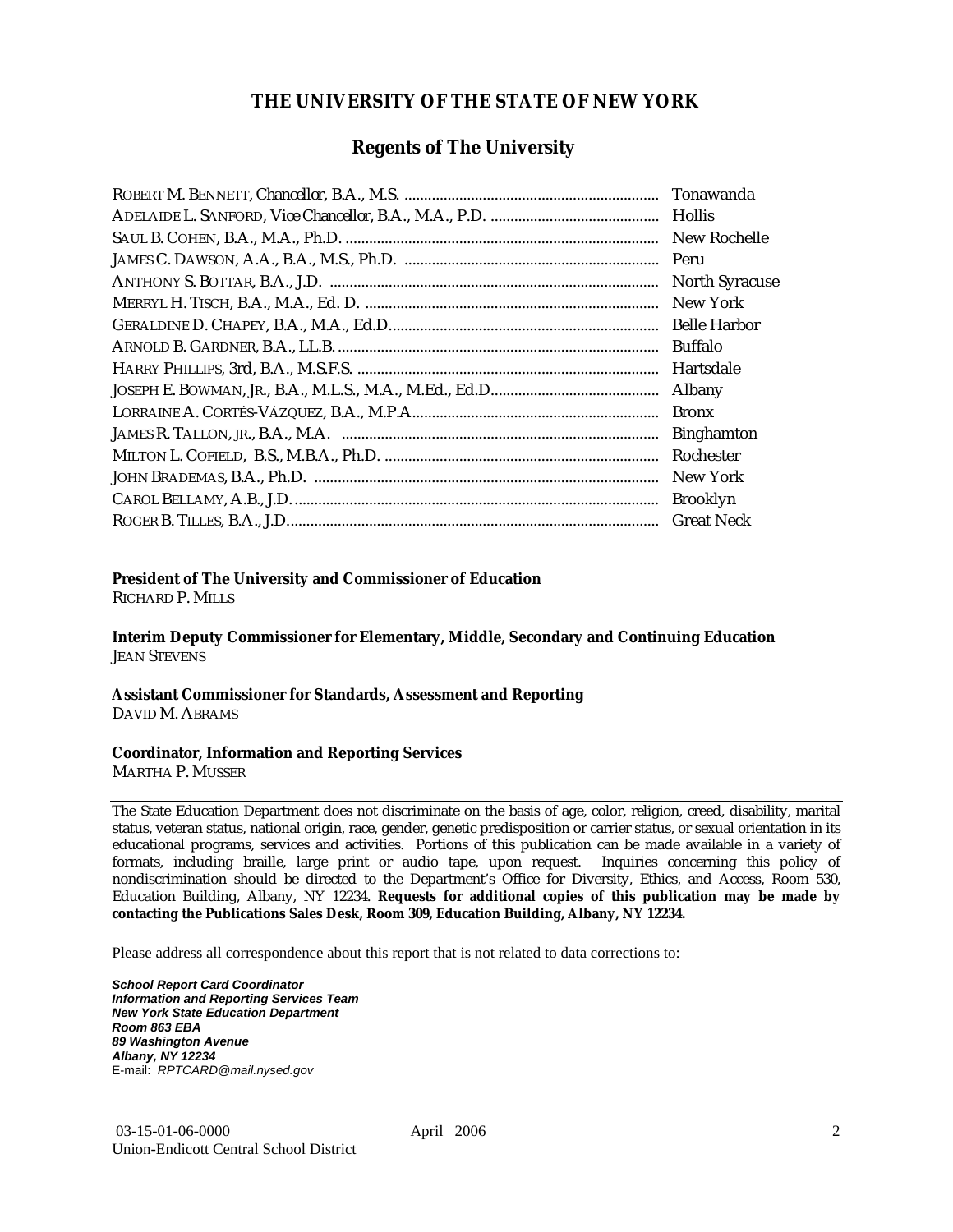The *New York State District Report Card* is an important part of the Board of Regents effort to raise learning standards for all students. It provides information to the public on student performance and other measures of district performance. Knowledge gained from the district report card on a district's strengths and weaknesses can be used to improve instruction and services to students.

The *New York State District Report Card* consists of three parts: the *Overview of District Performance in English Language Arts, Mathematics, and Science and Analysis of Student Subgroup Performance,* the *Comprehensive Information Report,* and the *Accountability Status Report.* The *Overview and Analysis* presents performance data on measures required by the federal No Child Left Behind Act: English, mathematics, science, and graduation rate. Performance data on other State assessments can be found in the *Comprehensive Information Report*. The *Accountability Status Report* provides information as to whether a district is making adequate progress toward enabling all students to achieve proficiency in English and mathematics.

State assessments are designed to help ensure that all students reach high learning standards. They show whether students are getting the foundation knowledge they need to succeed at the elementary, middle, and commencement levels and beyond. The State requires that students who are not making appropriate progress toward the standards receive academic intervention services.

In the *Overview*, performance on the elementary- and middle-level assessments in English language arts, mathematics, and science is reported in terms of mean scores and the percentage of students scoring at each of the four levels. These levels indicate performance on the standards from seriously deficient to advanced proficiency. Regents examination scores are reported in four score ranges. Scores of 65 to 100 are passing; scores of 55 to 64 earn credit toward a local diploma (with the approval of the local board of education). Though each elementary- and middle-level assessment is administered to students in a specific grade, secondary-level assessments are taken by students when they complete the coursework for the core curriculum. Therefore, the performance of students at the secondary level is measured for a student cohort rather than a group of students at a particular grade level. Students are grouped in cohorts according to the year in which they first entered grade 9.

The assessment data in the *Overview and Analysis* are for all tested students in the district, including general-education students and students with disabilities. In the *Overview*, each district's performance is compared with that of all public schools statewide. In the *Analysis*, performance is disaggregated by race/ethnicity, disability status, gender, limited English proficient status, income level, and migrant status.

Explanations of terms referred to or symbols used in this part of the district report card may be found in the glossary on the last page. Further information on the district report card may be found in the guide, *Understanding Your School Report Card: April 2006*, available on the Information and Reporting Services Web site at www.emsc.nysed.gov/irts.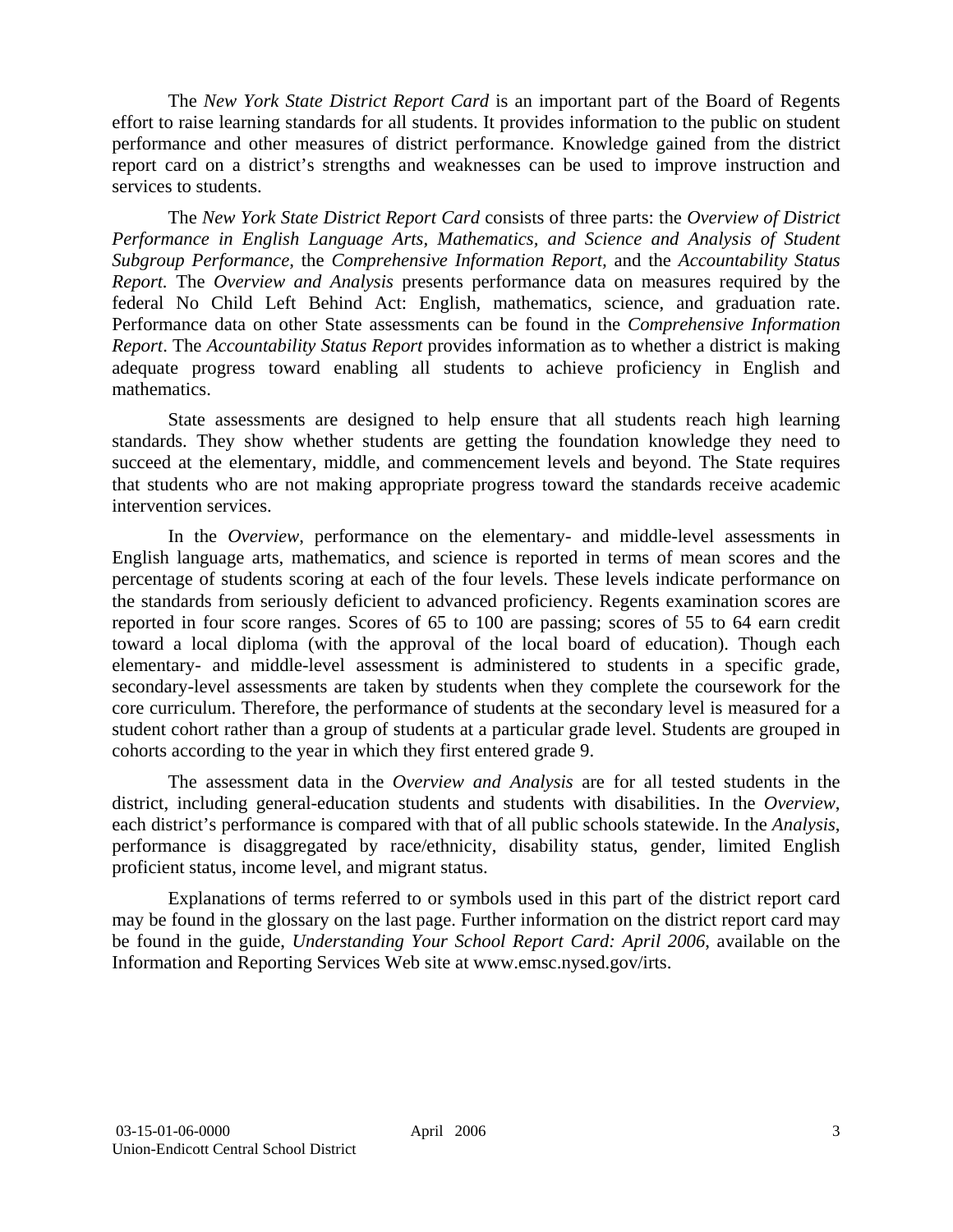# **Overview of District Performance in English Language Arts, Mathematics, and Science**

## **District Profile**

| Superintendent:<br>James P. Coon |             | (607) 757-2112<br>Phone:  |
|----------------------------------|-------------|---------------------------|
| Organization                     | Grade Range | <b>Student Enrollment</b> |
| $2004 - 05$                      | NA          | 4455                      |

| 2003-04 District-wide Total Expenditure per Pupil      | \$11.467 |
|--------------------------------------------------------|----------|
| 2003-04 NYS Public Schools Total Expenditure per Pupil | \$13.826 |

### **2004–05 Core Classes Taught by Highly Qualified Teachers\***

| <b>Total Number of</b><br><b>Core Classes</b> | <b>Percent Taught</b><br>by Highly<br>Qualified<br><b>Teachers</b> |
|-----------------------------------------------|--------------------------------------------------------------------|
| 926                                           | 99%                                                                |
|                                               |                                                                    |

\*To meet the federal definition of "highly qualified," public school teachers of core academic subjects must have at least a bachelor's degree and be State certified for and demonstrate subject matter competency in the core academic subject(s) they teach.

### **2004–05 Teachers with No Valid Teaching Certificate\***

| <b>Total Number of</b><br><b>Teachers</b> | Percent with No<br><b>Valid Teaching</b><br><b>Certificate</b> |
|-------------------------------------------|----------------------------------------------------------------|
| 372                                       | $1\%$                                                          |

\*Includes teachers with a modified temporary license.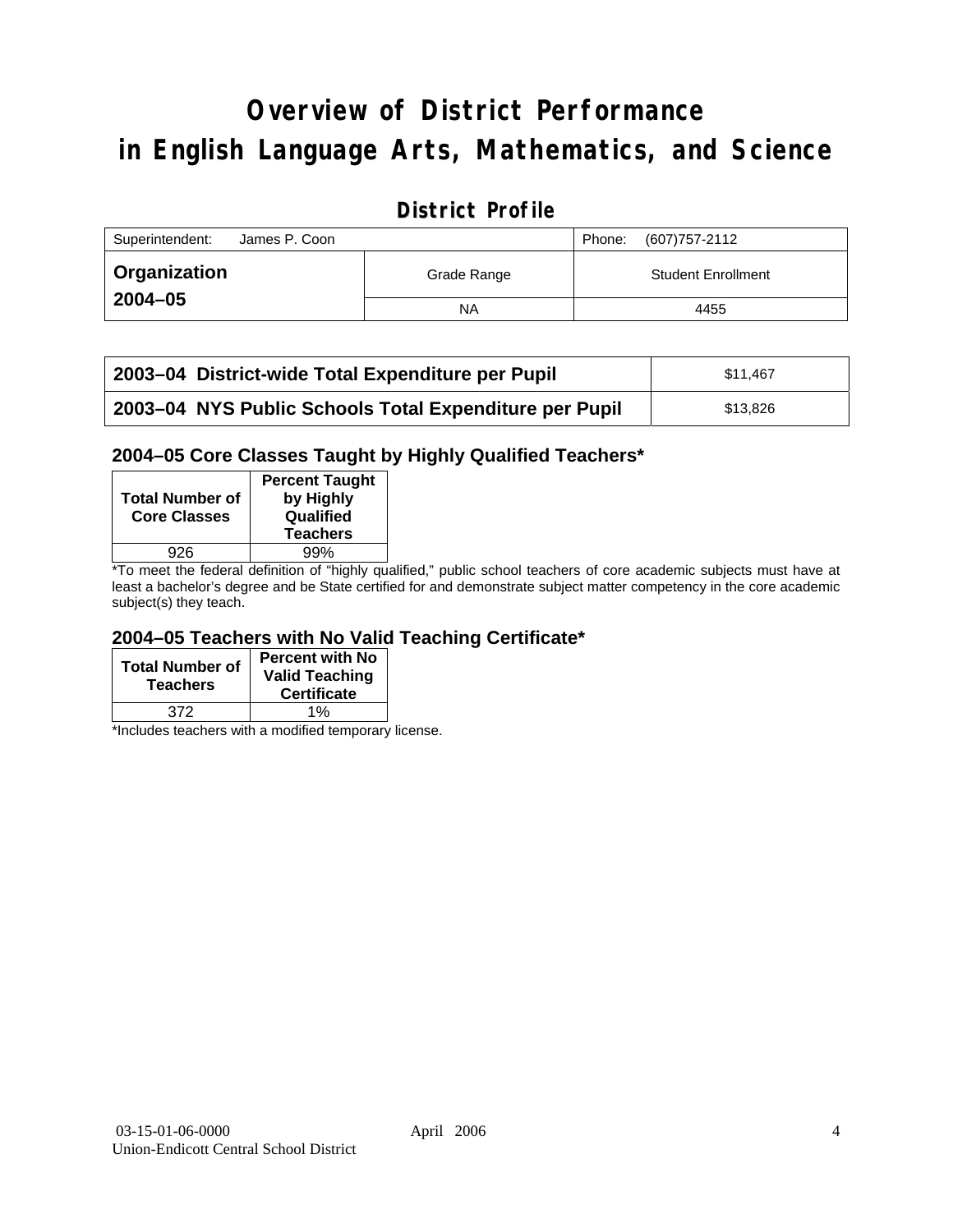English Language Arts



Percentages less than 0.51 will appear as zero because of rounding.

|                                               | <b>Counts of Students</b> |                    |                    |                    |                     |                   |
|-----------------------------------------------|---------------------------|--------------------|--------------------|--------------------|---------------------|-------------------|
| <b>Performance at</b><br><b>This District</b> | Level 1<br>455-602        | Level 2<br>603-644 | Level 3<br>645-691 | Level 4<br>692-800 | <b>Total Tested</b> | <b>Mean Score</b> |
| Feb 2003                                      | 14                        | 98                 | 136                | 82                 | 330                 | 662               |
| <b>Feb 2004</b>                               | 10                        | 100                | 177                | 39                 | 326                 | 658               |
| Feb 2005                                      | 21                        | 63                 | 168                | 67                 | 319                 | 664               |

|         | Elementary-Level English Language Arts Levels — Listening, Reading, and Writing Standards                     |  |  |  |  |
|---------|---------------------------------------------------------------------------------------------------------------|--|--|--|--|
| Level 4 | These students <b>exceed the standards</b> and are moving toward high performance on the Regents examination. |  |  |  |  |
| Level 3 | These students meet the standards and, with continued steady growth, should pass the Regents examination.     |  |  |  |  |
| Level 2 | These students need extra help to meet the standards and pass the Regents examination.                        |  |  |  |  |
| Level 1 | These students have serious academic deficiencies.                                                            |  |  |  |  |

**Performance of Limited English Proficient Students Taking the New York State English as a Second Language Achievement Test (NYSESLAT) as the Measure of English Language Arts Achievement**

| Grade 4 | Level | ∟evel 2 | Levels 3 & 4 | <b>Total Tested</b> |
|---------|-------|---------|--------------|---------------------|
| 2005    |       |         |              |                     |

### **Performance of Students with Severe Disabilities on the New York State Alternate Assessment (NYSAA) in English**

| <b>Elementary Level</b> | AA-Level | <b>AA-Level 2</b> | AA-Level 3 | AA-Level | <b>Total Tested</b> |
|-------------------------|----------|-------------------|------------|----------|---------------------|
| 2004-05                 |          |                   |            |          |                     |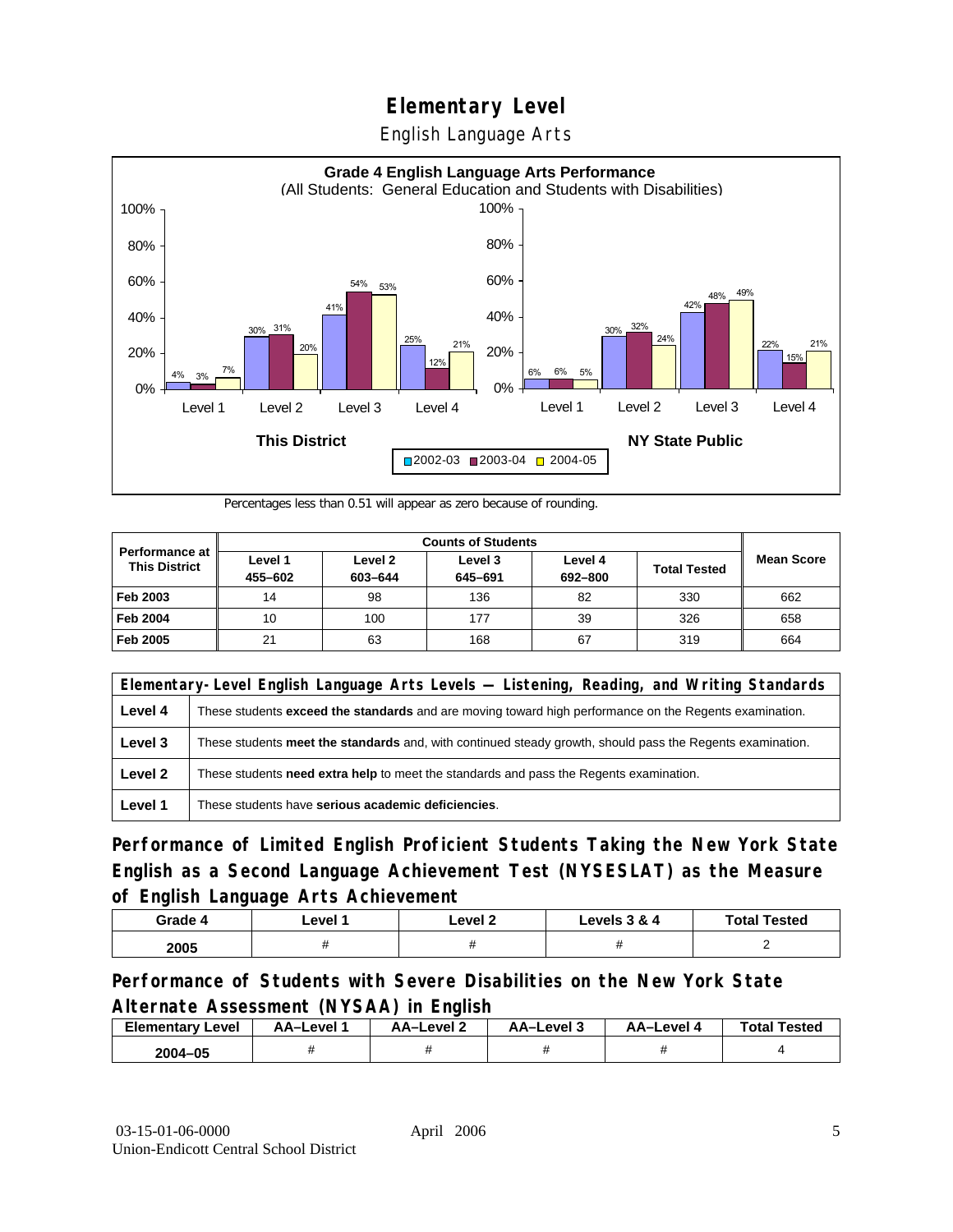### Mathematics



Percentages less than 0.51 will appear as zero because of rounding.

|                                               | <b>Counts of Students</b> |                    |                    |                    |                     |                   |
|-----------------------------------------------|---------------------------|--------------------|--------------------|--------------------|---------------------|-------------------|
| <b>Performance at</b><br><b>This District</b> | Level 1<br>448-601        | Level 2<br>602-636 | Level 3<br>637-677 | Level 4<br>678-810 | <b>Total Tested</b> | <b>Mean Score</b> |
| May 2003                                      | 12                        | 43                 | 190                | 94                 | 339                 | 662               |
| May 2004                                      | 10                        | 43                 | 201                | 71                 | 325                 | 660               |
| May 2005                                      |                           | 30                 | 163                | 124                | 326                 | 669               |

| Elementary-Level Mathematics Levels - |                                                                                                               |  |  |  |  |
|---------------------------------------|---------------------------------------------------------------------------------------------------------------|--|--|--|--|
|                                       | Knowledge, Reasoning, and Problem-Solving Standards                                                           |  |  |  |  |
| Level 4                               | These students <b>exceed the standards</b> and are moving toward high performance on the Regents examination. |  |  |  |  |
| Level 3                               | These students meet the standards and, with continued steady growth, should pass the Regents examination.     |  |  |  |  |
| Level 2                               | These students <b>need extra help</b> to meet the standards and pass the Regents examination.                 |  |  |  |  |
| Level 1                               | These students have serious academic deficiencies.                                                            |  |  |  |  |

**Performance of Students with Severe Disabilities on the New York State Alternate Assessment (NYSAA) in Mathematics** 

| <b>Elementary</b><br>Level | AA-Level | – AA–Level ∠ | د AA–Level | AA-Level 4 | <b>Total Tested</b> |
|----------------------------|----------|--------------|------------|------------|---------------------|
| 2004-05                    |          |              |            |            |                     |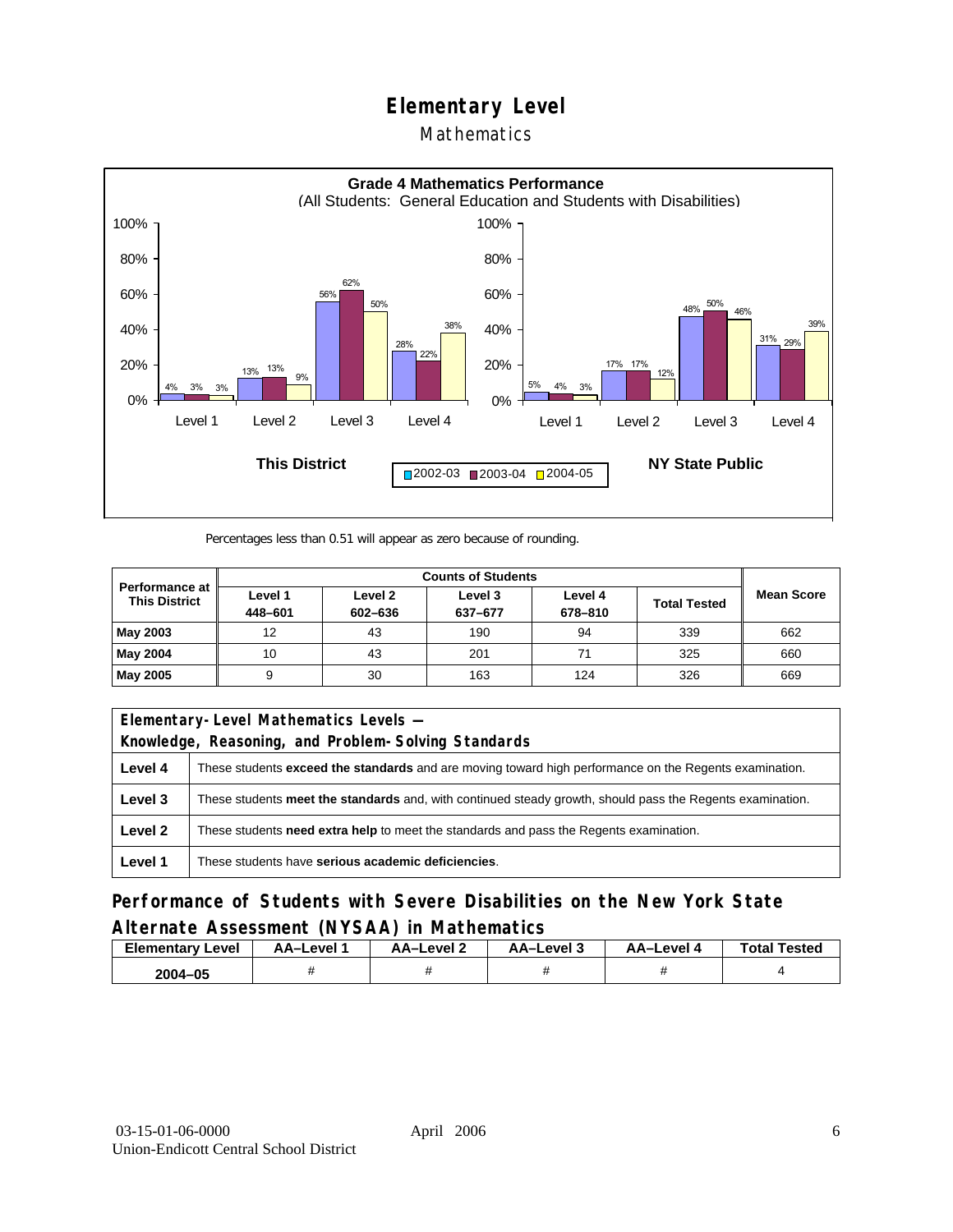### Science\*



Percentages less than 0.51 will appear as zero because of rounding.

| Performance at<br><b>This District</b> | Level 1<br>$0 - 44$ | Level 2<br>$45 - 64$ | Level 3<br>$65 - 84$ | Level 4<br>$85 - 100$ | <b>Total Tested</b> | <b>Mean Score</b> |
|----------------------------------------|---------------------|----------------------|----------------------|-----------------------|---------------------|-------------------|
| <b>May 2004</b>                        |                     | 33                   | 153                  | 134                   | 323                 | 80                |
| <b>May 2005</b>                        | 6                   | 33                   | 123                  | 158                   | 320                 | 81                |

| Elementary-Level Science Levels -                   |                                                                                                               |  |  |  |  |
|-----------------------------------------------------|---------------------------------------------------------------------------------------------------------------|--|--|--|--|
| Knowledge, Reasoning, and Problem-Solving Standards |                                                                                                               |  |  |  |  |
| Level 4                                             | These students <b>exceed the standards</b> and are moving toward high performance on the Regents examination. |  |  |  |  |
| Level 3                                             | These students meet the standards and, with continued steady growth, should pass the Regents examination.     |  |  |  |  |
| Level 2                                             | These students <b>need extra help</b> to meet the standards and pass the Regents examination.                 |  |  |  |  |
| Level 1                                             | These students have serious academic deficiencies.                                                            |  |  |  |  |

### **Performance of Students with Severe Disabilities on the New York State Alternate Assessment (NYSAA) in Science**

| <b>Elementary Level</b> | AA-Level <sup>*</sup> | AA-Level 2 | د AA–Level | AA–Level 4 | <b>Total Tested</b> |
|-------------------------|-----------------------|------------|------------|------------|---------------------|
| 2004-05                 |                       |            |            |            |                     |

\*Only two years of data are shown because a new assessment in elementary-level science was administered for the first time in 2003–04.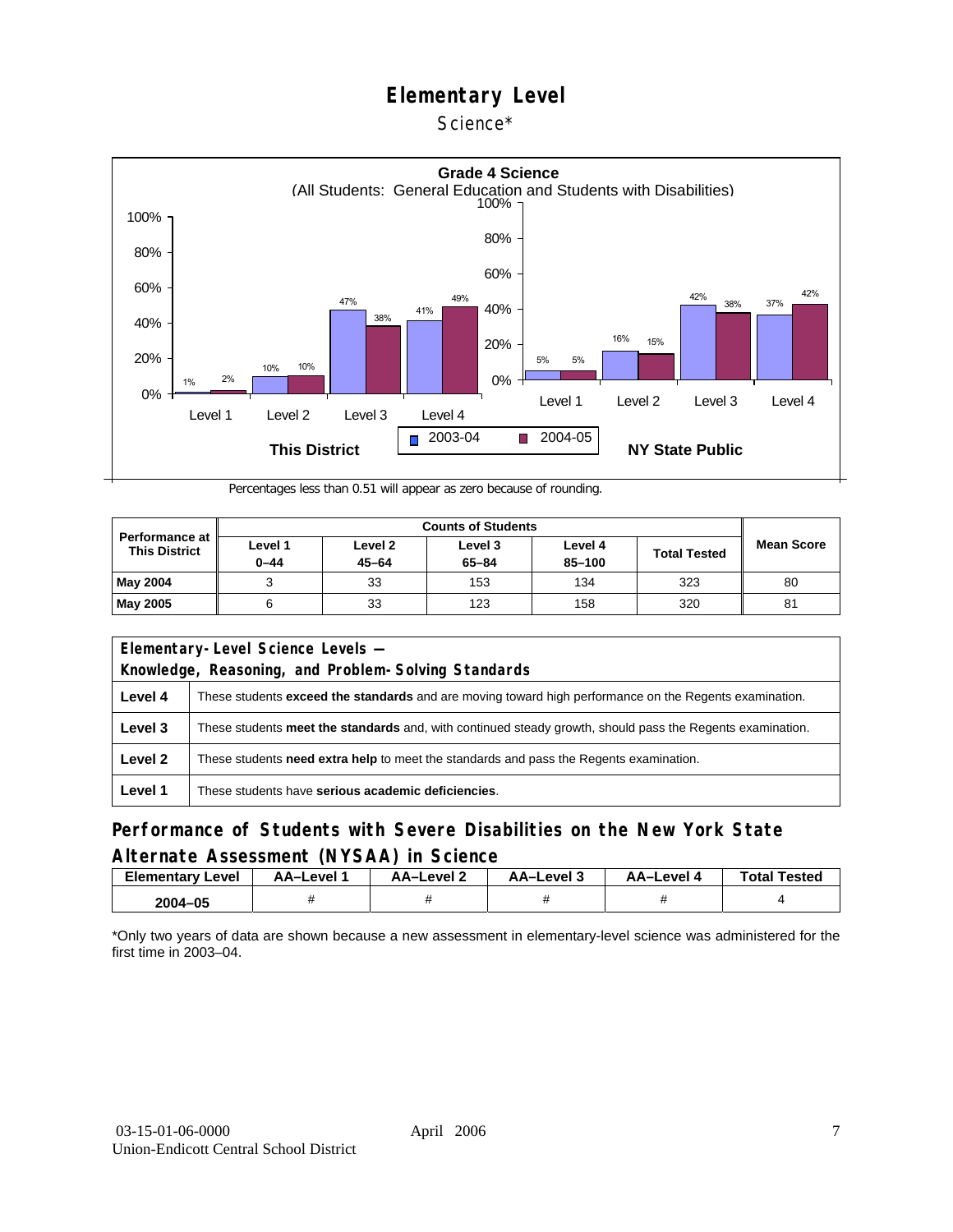## **Middle Level**  English Language Arts



Percentages less than 0.51 will appear as zero because of rounding.

| <b>Performance at</b><br><b>This District</b> | Level 1<br>527-657 | Level 2<br>658-696 | Level 3<br>697-736 | Level 4<br>737-830 | <b>Total Tested</b> | <b>Mean Score</b> |
|-----------------------------------------------|--------------------|--------------------|--------------------|--------------------|---------------------|-------------------|
| January 2003                                  | 13                 | 142                | 158                | 47                 | 360                 | 703               |
| January 2004                                  | 17                 | 158                | 146                | 42                 | 363                 | 702               |
| January 2005                                  |                    | 150                | 182                | 43                 | 383                 | 705               |

|         | Middle-Level English Language Arts Levels — Listening, Reading, and Writing Standards                     |  |  |  |  |
|---------|-----------------------------------------------------------------------------------------------------------|--|--|--|--|
| Level 4 | These students exceed the standards and are moving toward high performance on the Regents examination.    |  |  |  |  |
| Level 3 | These students meet the standards and, with continued steady growth, should pass the Regents examination. |  |  |  |  |
| Level 2 | These students need extra help to meet the standards and pass the Regents examination.                    |  |  |  |  |
| Level 1 | These students have serious academic deficiencies.                                                        |  |  |  |  |

**Performance of Limited English Proficient Students Taking the New York State English as a Second Language Achievement Test (NYSESLAT) as the Measure of English Language Arts Achievement**

| Grade 8 | ∟evel ″ | _evel 2 | <b>Levels 3 &amp; 4</b> | <b>Total Tested</b> |
|---------|---------|---------|-------------------------|---------------------|
| 2005    |         |         |                         |                     |

**Performance of Students with Severe Disabilities on the New York State Alternate Assessment (NYSAA) in English** 

| <b>Middle Level</b> | AA–Level | AA-Level 2 | AA-Level 3 | AA-Level 4 | <b>Total Tested</b> |
|---------------------|----------|------------|------------|------------|---------------------|
| $2004 - 05$         |          |            |            |            |                     |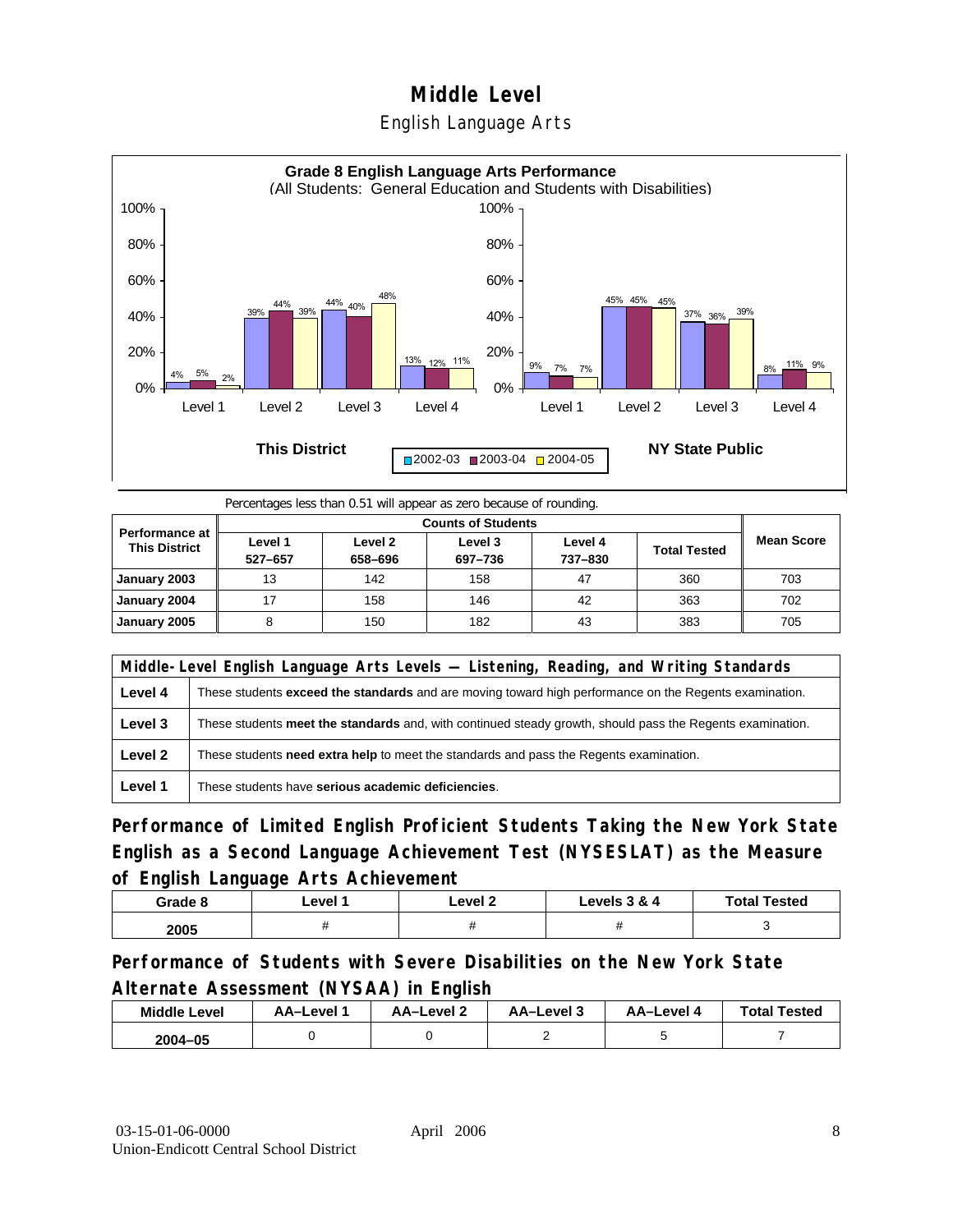### **Mathematics**



Percentages less than 0.51 will appear as zero because of rounding.

|                                          |                    | <b>Counts of Students</b> |                    |                    |                     |                   |  |  |  |
|------------------------------------------|--------------------|---------------------------|--------------------|--------------------|---------------------|-------------------|--|--|--|
| Performance at I<br><b>This District</b> | Level 1<br>517-680 | Level 2<br>681-715        | Level 3<br>716-759 | Level 4<br>760-882 | <b>Total Tested</b> | <b>Mean Score</b> |  |  |  |
| May 2003                                 | 25                 | 86                        | 204                | 44                 | 359                 | 727               |  |  |  |
| May 2004                                 | 28                 |                           | 199                | 53                 | 357                 | 727               |  |  |  |
| May 2005                                 | 38                 | 112                       | 199                | 44                 | 393                 | 722               |  |  |  |

|         | Middle-Level Mathematics Levels — Knowledge, Reasoning, and Problem-Solving Standards                         |  |  |  |  |
|---------|---------------------------------------------------------------------------------------------------------------|--|--|--|--|
| Level 4 | These students <b>exceed the standards</b> and are moving toward high performance on the Regents examination. |  |  |  |  |
| Level 3 | These students meet the standards and, with continued steady growth, should pass the Regents examination.     |  |  |  |  |
| Level 2 | These students need extra help to meet the standards and pass the Regents examination.                        |  |  |  |  |
| Level 1 | These students have serious academic deficiencies.                                                            |  |  |  |  |

### **Performance of Students with Severe Disabilities on the New York State Alternate Assessment (NYSAA) in Mathematics**

| <b>Middle Level</b> | AA–Level | <b>AA-Level 2</b> | AA-Level 3 | AA-Level 4 | <b>Total Tested</b> |
|---------------------|----------|-------------------|------------|------------|---------------------|
| 2004–05             |          |                   |            |            |                     |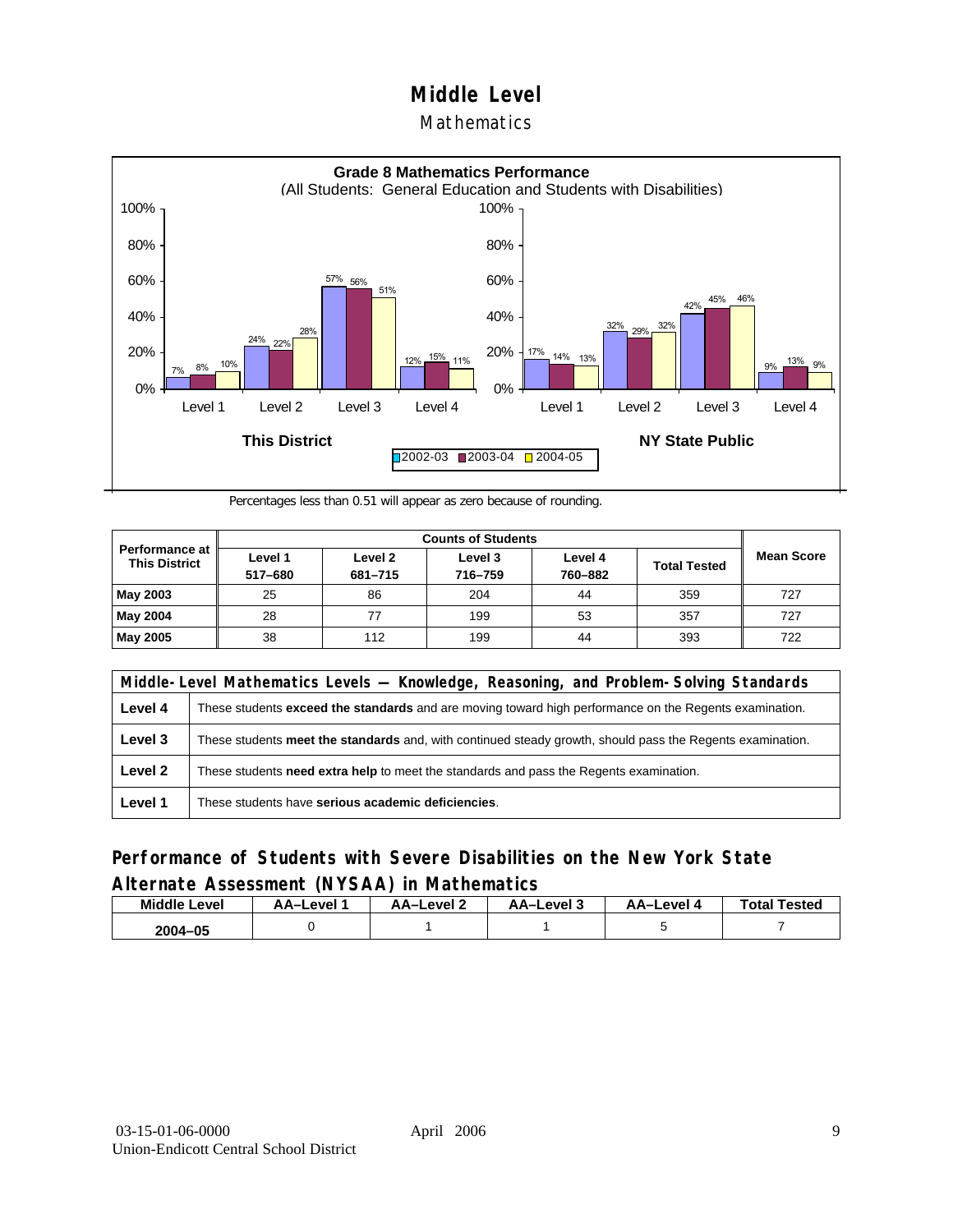#### **Science**



#### Percentages less than 0.51 will appear as zero because of rounding.

| <b>Performance at This District</b> |                             |         | <b>Mean Score</b> |         |         |                     |    |
|-------------------------------------|-----------------------------|---------|-------------------|---------|---------|---------------------|----|
|                                     |                             | Level 1 | Level 2           | Level 3 | Level 4 | <b>Total Tested</b> |    |
| January/                            | <b>Middle-Level Science</b> |         | 20                | 134     | 166     | 323                 | 82 |
| June 2003                           | <b>Regents Science</b>      |         |                   |         |         |                     |    |
| January/                            | <b>Middle-Level Science</b> |         | 43                | 170     | 120     | 336                 | 78 |
| <b>June 2004</b>                    | <b>Regents Science</b>      |         |                   |         |         |                     |    |
| January/                            | <b>Middle-Level Science</b> | 5       | 49                | 147     | 175     | 376                 | 80 |
| <b>June 2005</b>                    | <b>Regents Science</b>      |         |                   |         |         |                     |    |

|         | Middle-Level Science Levels — Knowledge, Reasoning, and Problem-Solving Standards*                                                                                                                  |  |  |  |  |
|---------|-----------------------------------------------------------------------------------------------------------------------------------------------------------------------------------------------------|--|--|--|--|
| Level 4 | These students <b>exceed the standards</b> on the middle-level science test and are moving toward high performance<br>on the Regents examinations or score 85-100 on a Regents science examination. |  |  |  |  |
| Level 3 | These students meet the standards on the middle-level science test and, with continued steady growth, should<br>pass the Regents examinations or score 65–84 on a Regents science examination.      |  |  |  |  |
| Level 2 | These students need extra help to meet the standards for middle-level science and to pass the Regents<br>examinations or score 55–64 on a Regents science examination.                              |  |  |  |  |
| Level 1 | These students have serious academic deficiencies as evidenced in the middle-level science test or score 0–54<br>on a Regents science examination.                                                  |  |  |  |  |

\*Students may demonstrate proficiency in middle-level science by scoring at Level 3 or above on the middle-level science test or by scoring 65 or above on a Regents examination in science.

### **Performance of Students with Severe Disabilities on the New York State Alternate Assessment (NYSAA) in Science**

| Middle L<br>_evel | AA–Level | AA-Level | AA–Level 3 | AA-Level | <b>Total Tested</b> |
|-------------------|----------|----------|------------|----------|---------------------|
| 2004-05           |          |          |            |          |                     |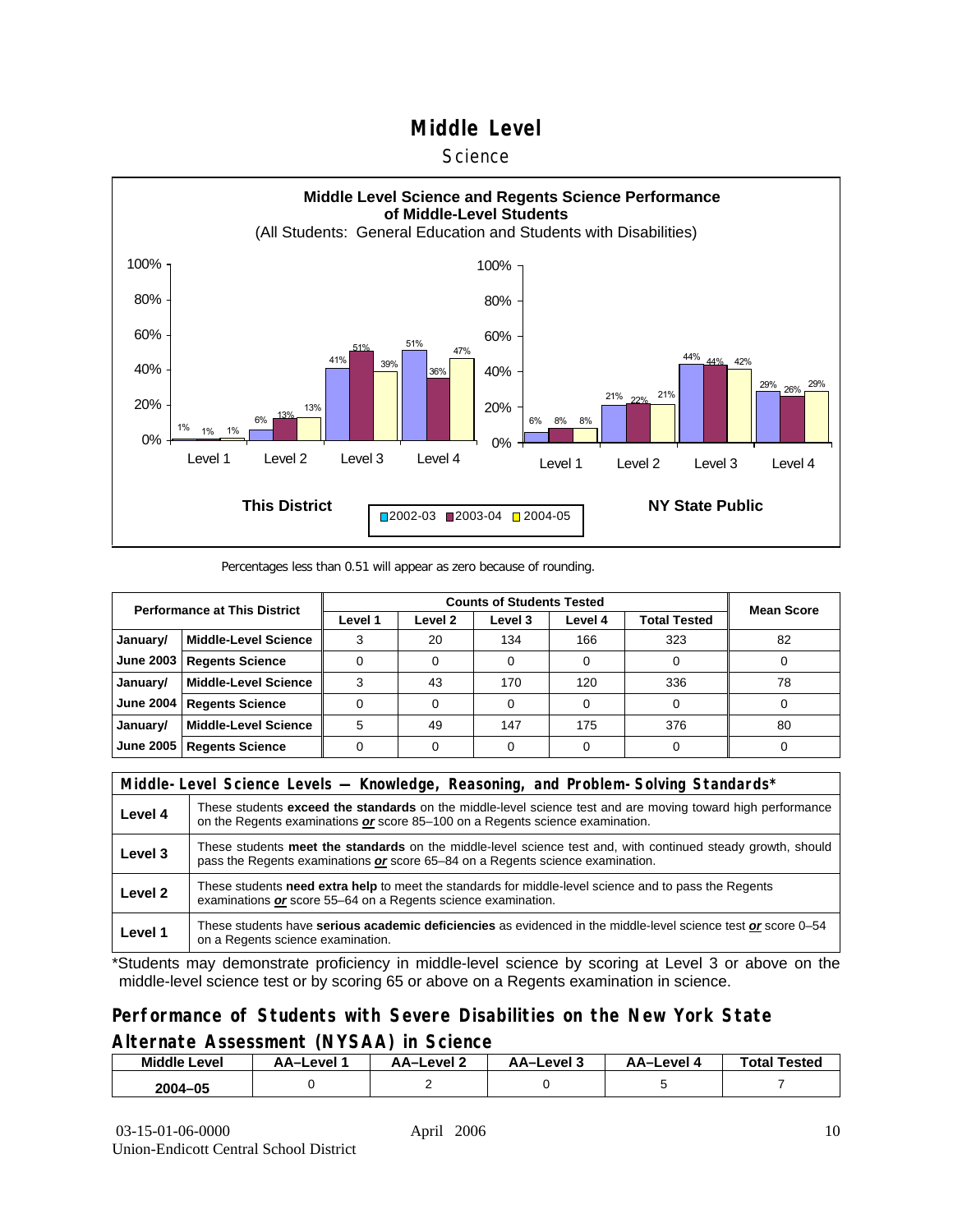## **High School English Achievement after Four Years of Instruction**

 The graphs and tables below present performance of the 1999, 2000, and 2001 district accountability cohort members, four years after entering grade 9, in meeting the graduation assessment requirement in English. In the graph, students passing approved alternatives to this examination are counted as scoring in the 65 to 84 range. RCT results are not included in the graph. The data in these tables and charts show the performance of the cohorts as of June  $30<sup>th</sup>$  of the fourth year after first entering grade 9.



Percentages less than 0.51 will appear as zero because of rounding.

|             | English Graduation Requirement Achievement after Four Years of High School* |                                          |                                           |                                           |                                            |                                       |  |  |  |  |  |  |
|-------------|-----------------------------------------------------------------------------|------------------------------------------|-------------------------------------------|-------------------------------------------|--------------------------------------------|---------------------------------------|--|--|--|--|--|--|
|             | <b>Cohort Members</b><br><b>All Students</b>                                | <b>Highest Score</b><br>Between 0 and 54 | <b>Highest Score</b><br>Between 55 and 64 | <b>Highest Score</b><br>Between 65 and 84 | <b>Highest Score</b><br>Between 85 and 100 | Approved<br><b>Alternative Credit</b> |  |  |  |  |  |  |
| 1999 Cohort | 353                                                                         |                                          | 23                                        | 185                                       | 107                                        |                                       |  |  |  |  |  |  |
| 2000 Cohort | 323                                                                         | 15                                       | 16                                        | 144                                       | 130                                        |                                       |  |  |  |  |  |  |
| 2001 Cohort | 289                                                                         |                                          |                                           | 145                                       | 105                                        |                                       |  |  |  |  |  |  |

\*Assessments used to determine counts in this table include the Regents examination in comprehensive English, the component retest in English, and approved alternatives.

| Performance of Students Who Took the Regents<br><b>Competency Tests in Reading and Writing to</b><br>Meet the Graduation Requirement* |                        |                                                |  |  |  |  |  |  |  |
|---------------------------------------------------------------------------------------------------------------------------------------|------------------------|------------------------------------------------|--|--|--|--|--|--|--|
|                                                                                                                                       | <b>Passed the RCTs</b> | <b>Failed RCT in Reading</b><br>and/or Writing |  |  |  |  |  |  |  |
| 1999 Cohort                                                                                                                           |                        |                                                |  |  |  |  |  |  |  |
| 2000 Cohort                                                                                                                           | 12                     |                                                |  |  |  |  |  |  |  |
| 2001 Cohort                                                                                                                           |                        |                                                |  |  |  |  |  |  |  |

\*Includes only students eligible for the safety net who did not score 55 or higher on the Regents examination or an approved alternative.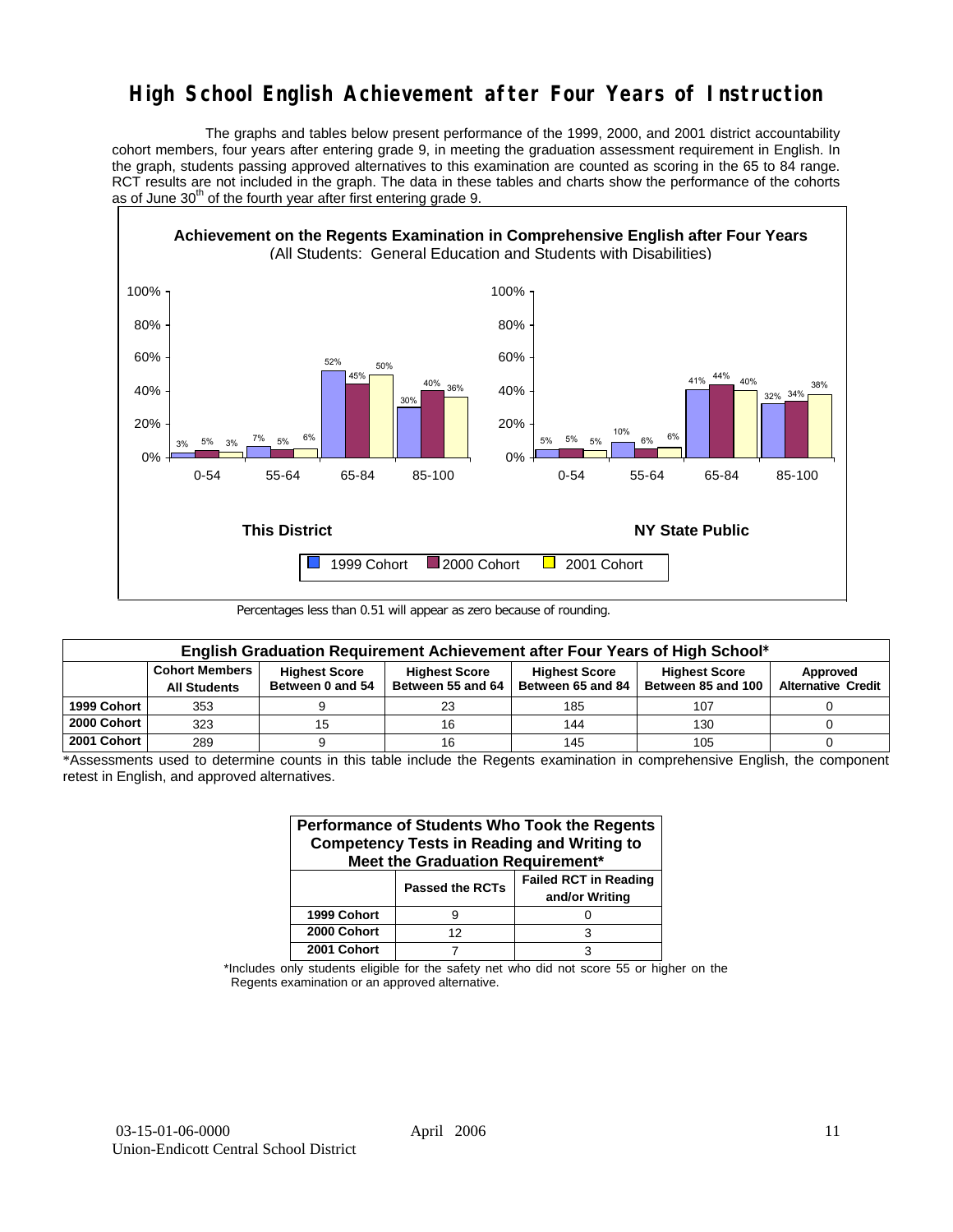## **High School Mathematics Achievement after Four Years of Instruction**

The graphs and tables below present performance of the 1999, 2000, and 2001 district accountability cohort members, four years after entering grade 9, in meeting the graduation assessment requirement in mathematics. In the graph, students passing approved alternatives to these examinations are counted as scoring in the 65 to 84 range. RCT results are not included in the graph. The data in these tables and charts show the performance of the cohorts as of June  $30<sup>th</sup>$  of the fourth year after first entering grade 9.



Percentages less than 0.51 will appear as zero because of rounding.

|             | Mathematics Graduation Requirement Achievement after Four Years of High School* |                  |                                              |     |                                                         |          |  |  |  |  |  |
|-------------|---------------------------------------------------------------------------------|------------------|----------------------------------------------|-----|---------------------------------------------------------|----------|--|--|--|--|--|
|             | <b>Highest Score</b><br><b>Cohort Members</b>                                   |                  | <b>Highest Score</b><br><b>Highest Score</b> |     | <b>Highest Score</b>                                    | Approved |  |  |  |  |  |
|             | <b>All Students</b>                                                             | Between 0 and 54 | Between 55 and 64                            |     | Between 65 and 84 Between 85 and 100 Alternative Credit |          |  |  |  |  |  |
| 1999 Cohort | 353                                                                             | 18               |                                              | 89  | 209                                                     |          |  |  |  |  |  |
| 2000 Cohort | 323                                                                             | 16               | 24                                           | 112 | 153                                                     |          |  |  |  |  |  |
| 2001 Cohort | 289                                                                             |                  |                                              | 146 | 106                                                     |          |  |  |  |  |  |

<sup>\*</sup>Assessments used to determine counts in this table include a Regents examination in mathematics, the component retest in mathematics and approved alternatives.

| Performance of Students Who Took the Regents<br><b>Competency Test in Mathematics to Meet the</b><br><b>Graduation Requirement*</b> |                |                                          |  |  |  |  |  |  |
|-------------------------------------------------------------------------------------------------------------------------------------|----------------|------------------------------------------|--|--|--|--|--|--|
|                                                                                                                                     | Passed the RCT | <b>Failed at Least</b><br><b>One RCT</b> |  |  |  |  |  |  |
| 1999 Cohort                                                                                                                         | g              |                                          |  |  |  |  |  |  |
| 2000 Cohort                                                                                                                         | 12             | 2                                        |  |  |  |  |  |  |
| 2001 Cohort                                                                                                                         |                |                                          |  |  |  |  |  |  |

\*Includes only students eligible for the safety net who did not score 55 or higher on the Regents examination or an approved alternative.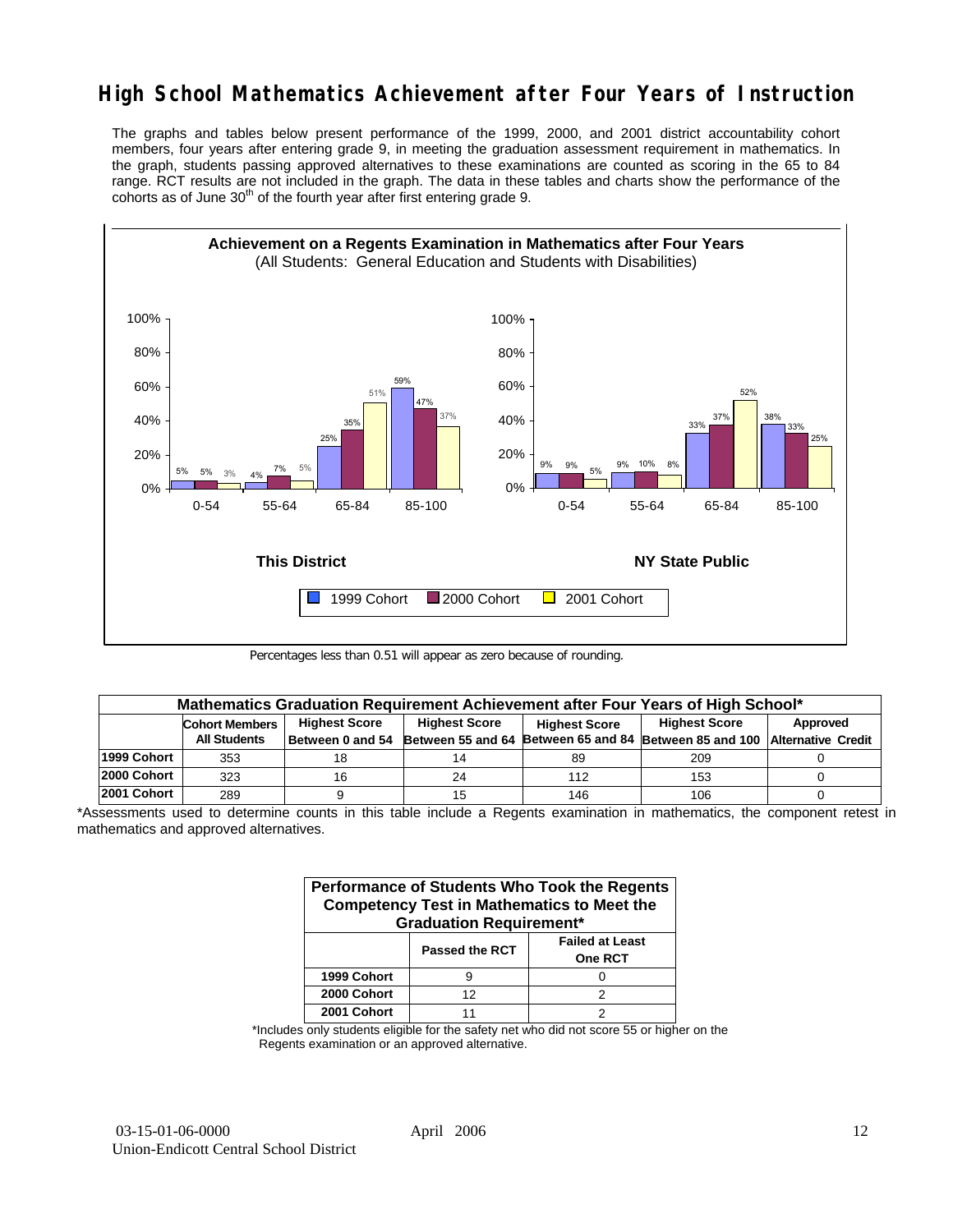## **Cohort Graduation Rates**

 Students were counted as graduates if they earned a local diploma with or without a Regents endorsement by August 31<sup>st</sup> of the fourth year after first entering grade 9. The graduation-rate cohort includes students who transferred to general education development (GED) programs. These students were not counted in the 1998, 1999, and 2000 district accountability cohorts for English and mathematics.



Percentages less than 0.51 will appear as zero because of rounding.

| <b>Cohort Graduation Rates</b> |                                  |                                |                                                                      |                            |  |  |  |  |  |  |
|--------------------------------|----------------------------------|--------------------------------|----------------------------------------------------------------------|----------------------------|--|--|--|--|--|--|
|                                | <b>Cohort</b><br>Members*<br>(a) | <b>Transfers to GED</b><br>(b) | <b>Graduation Rate</b><br><b>Cohort</b><br><b>Members</b><br>$(a+b)$ | <b>Number</b><br>Graduated |  |  |  |  |  |  |
| 1998 Cohort                    | 289                              |                                | 294                                                                  | 263                        |  |  |  |  |  |  |
| 1999 Cohort                    | 352                              |                                | 361                                                                  | 316                        |  |  |  |  |  |  |
| 2000 Cohort                    | 323                              | 19                             | 342                                                                  | 296                        |  |  |  |  |  |  |

 $*$ Count as of August 31 $*$  of the fourth year after first entering grade 9.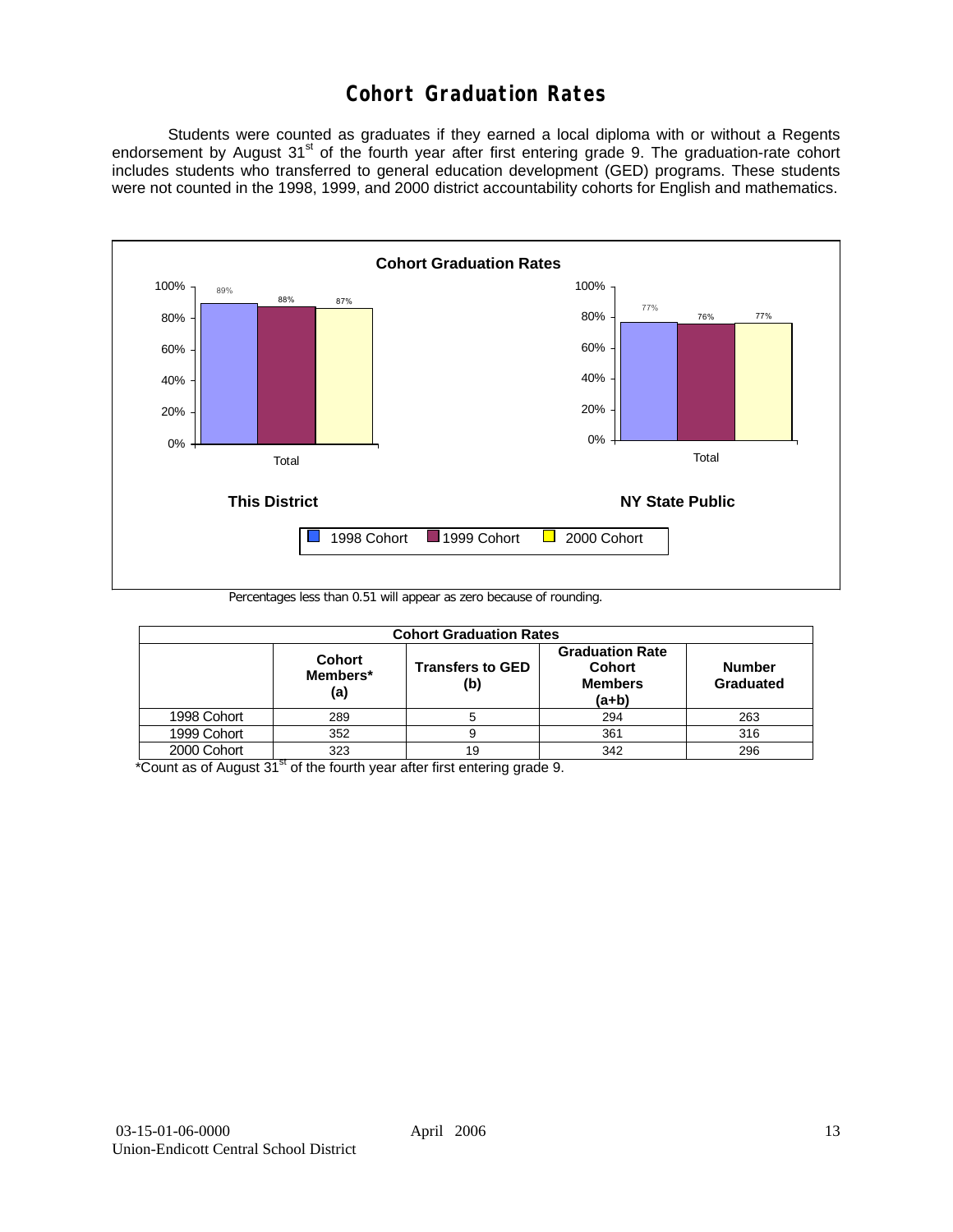# **Analysis of Student Subgroup Performance**

Historically, on State assessments the average performance of Black, Hispanic, and Native American students has been lower than that of White and Asian students. Similarly, students from lowincome families have not performed as well as those from higher income families. A high priority of the Board of Regents is to eliminate these gaps in student performance. In addition, Title I of the federal Elementary and Secondary Education Act includes explicit requirements "to ensure that students served by Title I are given the same opportunity to achieve to high standards and are held to the same high expectations as all students in each State."

This section of the district report card provides performance data for two years by racial/ethnic group, disability status, gender, English proficiency status, income level, and migrant status. The purpose of the student subgroup analyses is to determine if students who perform below the standards in any district tend to fall into particular groups, such as minority students, limited English proficient students, or economically disadvantaged students. If these analyses provide evidence that students in one of the groups achieve at a lower level than other students, the district should examine the reasons for this lower performance and make necessary changes in curriculum, instruction, and student support services to remedy these performance gaps. If your district did not report data for the 2004–05 school year for a subject and grade, a table showing data for subgroups in that subject and grade will not be included in the *Analysis*.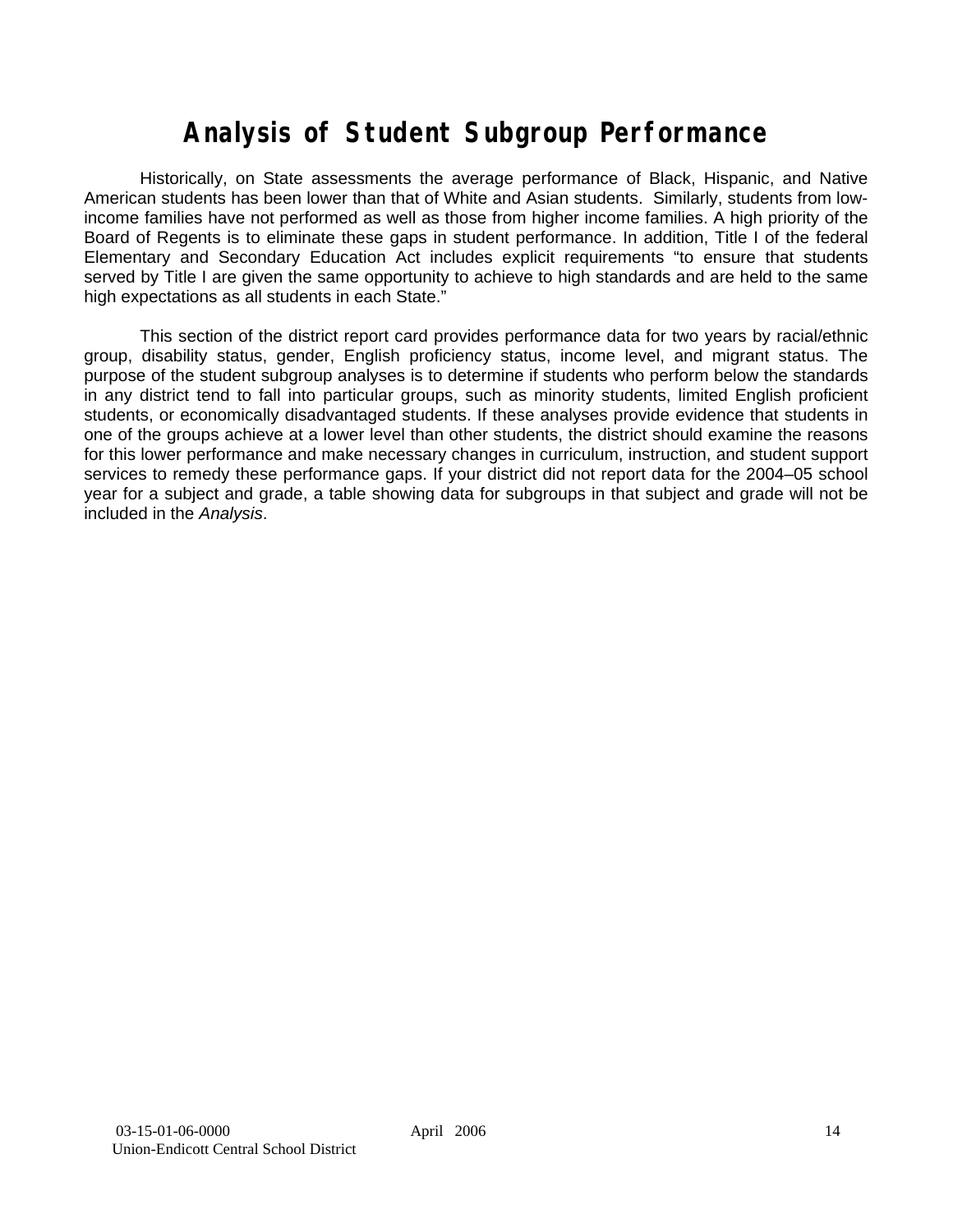## English Language Arts

|                                              |               |         | ັ<br>2003-04                                                      |     | 2004-05        |             |                                                                   |             |
|----------------------------------------------|---------------|---------|-------------------------------------------------------------------|-----|----------------|-------------|-------------------------------------------------------------------|-------------|
| <b>Student Subgroup</b>                      | <b>Total</b>  |         | <b>Percentages of Tested</b><br><b>Students Scoring at Levels</b> |     | Total          |             | <b>Percentages of Tested</b><br><b>Students Scoring at Levels</b> |             |
|                                              | <b>Tested</b> | $2 - 4$ | $3 - 4$                                                           | 4   | <b>Tested</b>  | $2 - 4$     | $3 - 4$                                                           | 4           |
| <b>Results by Race/Ethnicity</b>             |               |         |                                                                   |     |                |             |                                                                   |             |
| American Indian/Alaskan Native               | $\pmb{0}$     | 0%      | 0%                                                                | 0%  | $\mathbf{1}$   | s           | $\mathbf s$                                                       | s           |
| <b>Black</b>                                 | 30            | 93%     | 23%                                                               | 0%  | 13             | 92%         | 62%                                                               | 15%         |
| Hispanic                                     | 5             | s       | s                                                                 | s   | $\overline{7}$ | 86%         | 43%                                                               | 0%          |
| Asian or Pacific Islander                    | 4             | s       | s                                                                 | s   | 6              | s           | s                                                                 | s           |
| White                                        | 287           | 97%     | 71%                                                               | 13% | 292            | 93%         | 74%                                                               | 22%         |
| Total                                        | 326           | 97%     | 66%                                                               | 12% | 319            | 93%         | 74%                                                               | 21%         |
| Small Group Totals (s)                       | 9             | 100%    | 67%                                                               | 11% | $\overline{7}$ | 100%        | 100%                                                              | 0%          |
| <b>Results by Disability Status</b>          |               |         |                                                                   |     |                |             |                                                                   |             |
| General-education students                   | 268           | 100%    | 75%                                                               | 14% | 260            | 98%         | 83%                                                               | 25%         |
| Students with disabilities                   | 58            | 83%     | 26%                                                               | 2%  | 59             | 71%         | 34%                                                               | 2%          |
| Total                                        | 326           | 97%     | 66%                                                               | 12% | 319            | 93%         | 74%                                                               | 21%         |
| <b>Results by Gender</b>                     |               |         |                                                                   |     |                |             |                                                                   |             |
| Female                                       | 163           | 99%     | 67%                                                               | 15% | 171            | 94%         | 75%                                                               | 26%         |
| Male                                         | 163           | 95%     | 66%                                                               | 9%  | 148            | 93%         | 72%                                                               | 15%         |
| Total                                        | 326           | 97%     | 66%                                                               | 12% | 319            | 93%         | 74%                                                               | 21%         |
| <b>Results by English Proficiency Status</b> |               |         |                                                                   |     |                |             |                                                                   |             |
| English proficient                           | 324           | s       | $\mathbf s$                                                       | s   | 318            | s           | s                                                                 | s           |
| Limited English proficient                   | 2             | s       | s                                                                 | s   | $\mathbf{1}$   | $\mathbf s$ | $\mathbf s$                                                       | $\mathbf s$ |
| Total                                        | 326           | 97%     | 66%                                                               | 12% | 319            | 93%         | 74%                                                               | 21%         |
| <b>Results by Income Level</b>               |               |         |                                                                   |     |                |             |                                                                   |             |
| Economically disadvantaged                   | 114           | 94%     | 44%                                                               | 5%  | 107            | 86%         | 51%                                                               | 6%          |
| Not disadvantaged                            | 212           | 99%     | 78%                                                               | 16% | 212            | 97%         | 85%                                                               | 29%         |
| Total                                        | 326           | 97%     | 66%                                                               | 12% | 319            | 93%         | 74%                                                               | 21%         |
| <b>Results by Migrant Status</b>             |               |         |                                                                   |     |                |             |                                                                   |             |
| Migrant family                               | $\mathbf 0$   | 0%      | 0%                                                                | 0%  | 0              | 0%          | 0%                                                                | 0%          |
| Not migrant family                           | 326           | 97%     | 66%                                                               | 12% | 319            | 93%         | 74%                                                               | 21%         |
| Total                                        | 326           | 97%     | 66%                                                               | 12% | 319            | 93%         | 74%                                                               | 21%         |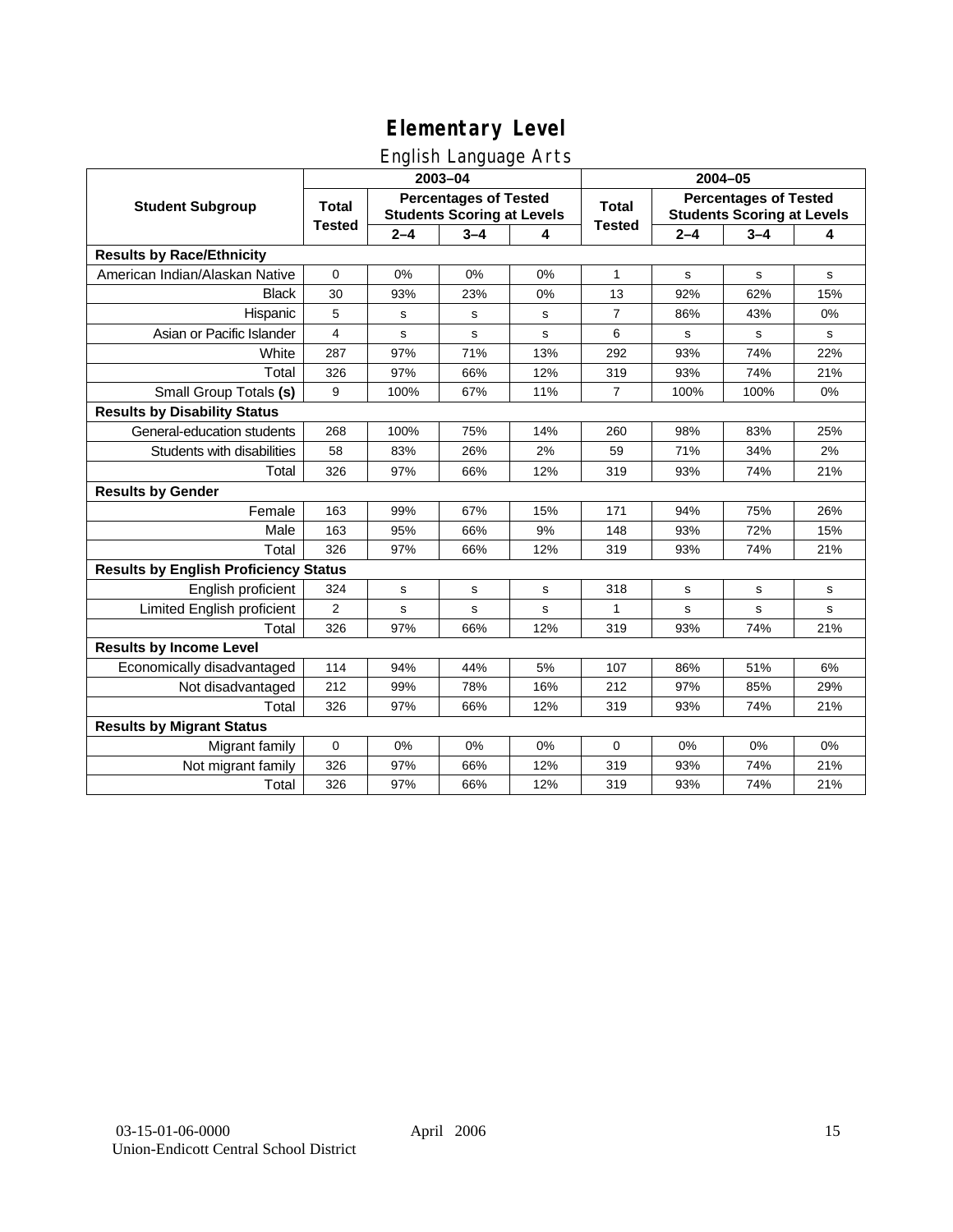### Mathematics

|                                              |               |         | 2003-04                                                           |     | 2004-05        |             |                                                                   |     |
|----------------------------------------------|---------------|---------|-------------------------------------------------------------------|-----|----------------|-------------|-------------------------------------------------------------------|-----|
| <b>Student Subgroup</b>                      | <b>Total</b>  |         | <b>Percentages of Tested</b><br><b>Students Scoring at Levels</b> |     | Total          |             | <b>Percentages of Tested</b><br><b>Students Scoring at Levels</b> |     |
|                                              | <b>Tested</b> | $2 - 4$ | $3 - 4$                                                           | 4   | <b>Tested</b>  | $2 - 4$     | $3 - 4$                                                           | 4   |
| <b>Results by Race/Ethnicity</b>             |               |         |                                                                   |     |                |             |                                                                   |     |
| American Indian/Alaskan Native               | $\Omega$      | 0%      | 0%                                                                | 0%  | $\mathbf{1}$   | s           | s                                                                 | s   |
| <b>Black</b>                                 | 29            | 97%     | 62%                                                               | 0%  | 14             | 93%         | 93%                                                               | 21% |
| Hispanic                                     | 5             | 100%    | 80%                                                               | 20% | $\overline{7}$ | 100%        | 71%                                                               | 29% |
| Asian or Pacific Islander                    | 6             | 100%    | 100%                                                              | 33% | 6              | s           | s                                                                 | s   |
| White                                        | 285           | 97%     | 86%                                                               | 24% | 298            | 97%         | 88%                                                               | 39% |
| Total                                        | 325           | 97%     | 84%                                                               | 22% | 326            | 97%         | 88%                                                               | 38% |
| Small Group Totals (s)                       | $\Omega$      | 0%      | 0%                                                                | 0%  | $\overline{7}$ | 100%        | 100%                                                              | 43% |
| <b>Results by Disability Status</b>          |               |         |                                                                   |     |                |             |                                                                   |     |
| General-education students                   | 267           | 100%    | 91%                                                               | 26% | 266            | 100%        | 95%                                                               | 44% |
| Students with disabilities                   | 58            | 83%     | 48%                                                               | 3%  | 60             | 85%         | 57%                                                               | 13% |
| Total                                        | 325           | 97%     | 84%                                                               | 22% | 326            | 97%         | 88%                                                               | 38% |
| <b>Results by Gender</b>                     |               |         |                                                                   |     |                |             |                                                                   |     |
| Female                                       | 161           | 97%     | 84%                                                               | 21% | 174            | 97%         | 89%                                                               | 37% |
| Male                                         | 164           | 97%     | 84%                                                               | 23% | 152            | 97%         | 88%                                                               | 39% |
| Total                                        | 325           | 97%     | 84%                                                               | 22% | 326            | 97%         | 88%                                                               | 38% |
| <b>Results by English Proficiency Status</b> |               |         |                                                                   |     |                |             |                                                                   |     |
| English proficient                           | 321           | s       | s                                                                 | s   | 323            | $\mathbf s$ | s                                                                 | s   |
| Limited English proficient                   | 4             | s       | s                                                                 | s   | 3              | s           | s                                                                 | s   |
| Total                                        | 325           | 97%     | 84%                                                               | 22% | 326            | 97%         | 88%                                                               | 38% |
| <b>Results by Income Level</b>               |               |         |                                                                   |     |                |             |                                                                   |     |
| Economically disadvantaged                   | 111           | 93%     | 68%                                                               | 10% | 109            | 93%         | 76%                                                               | 18% |
| Not disadvantaged                            | 214           | 99%     | 92%                                                               | 28% | 217            | 100%        | 94%                                                               | 48% |
| Total                                        | 325           | 97%     | 84%                                                               | 22% | 326            | 97%         | 88%                                                               | 38% |
| <b>Results by Migrant Status</b>             |               |         |                                                                   |     |                |             |                                                                   |     |
| Migrant family                               | 0             | 0%      | 0%                                                                | 0%  | $\Omega$       | 0%          | 0%                                                                | 0%  |
| Not migrant family                           | 325           | 97%     | 84%                                                               | 22% | 326            | 97%         | 88%                                                               | 38% |
| Total                                        | 325           | 97%     | 84%                                                               | 22% | 326            | 97%         | 88%                                                               | 38% |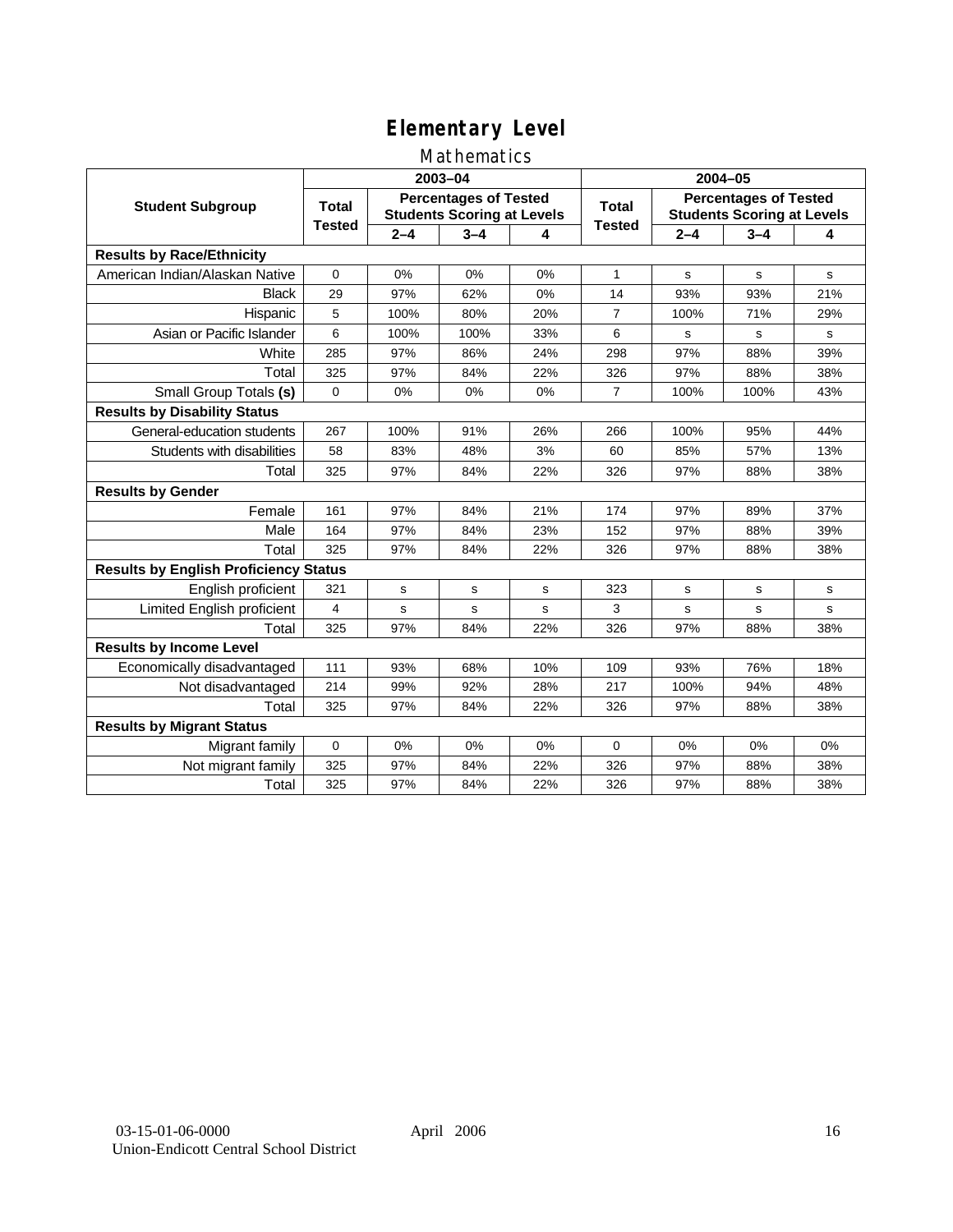### **Science**

|                                              | 2003-04                       |         |                                                                   |     | 2004-05                       |         |                                                                   |     |
|----------------------------------------------|-------------------------------|---------|-------------------------------------------------------------------|-----|-------------------------------|---------|-------------------------------------------------------------------|-----|
| <b>Student Subgroup</b>                      | <b>Total</b><br><b>Tested</b> |         | <b>Percentages of Tested</b><br><b>Students Scoring at Levels</b> |     | <b>Total</b><br><b>Tested</b> |         | <b>Percentages of Tested</b><br><b>Students Scoring at Levels</b> |     |
|                                              |                               | $2 - 4$ | $3 - 4$                                                           | 4   |                               | $2 - 4$ | $3 - 4$                                                           | 4   |
| <b>Results by Race/Ethnicity</b>             |                               |         |                                                                   |     |                               |         |                                                                   |     |
| American Indian/Alaskan Native               | 0                             | 0%      | 0%                                                                | 0%  | 1                             | s       | s                                                                 | s   |
| <b>Black</b>                                 | 27                            | 96%     | 74%                                                               | 11% | 14                            | 100%    | 79%                                                               | 36% |
| Hispanic                                     | 6                             | 100%    | 50%                                                               | 17% | 6                             | s       | s                                                                 | s   |
| Asian or Pacific Islander                    | 6                             | 100%    | 100%                                                              | 50% | 6                             | 100%    | 100%                                                              | 50% |
| White                                        | 284                           | 99%     | 91%                                                               | 45% | 293                           | 98%     | 88%                                                               | 51% |
| Total                                        | 323                           | 99%     | 89%                                                               | 41% | 320                           | 98%     | 88%                                                               | 49% |
| Small Group Totals (s)                       | 0                             | 0%      | 0%                                                                | 0%  | $\overline{7}$                | 86%     | 71%                                                               | 29% |
| <b>Results by Disability Status</b>          |                               |         |                                                                   |     |                               |         |                                                                   |     |
| General-education students                   | 265                           | 100%    | 94%                                                               | 47% | 261                           | 99%     | 92%                                                               | 56% |
| Students with disabilities                   | 58                            | 95%     | 67%                                                               | 16% | 59                            | 93%     | 71%                                                               | 20% |
| Total                                        | 323                           | 99%     | 89%                                                               | 41% | 320                           | 98%     | 88%                                                               | 49% |
| <b>Results by Gender</b>                     |                               |         |                                                                   |     |                               |         |                                                                   |     |
| Female                                       | 160                           | 99%     | 89%                                                               | 37% | 171                           | 98%     | 87%                                                               | 44% |
| Male                                         | 163                           | 99%     | 89%                                                               | 46% | 149                           | 98%     | 89%                                                               | 56% |
| Total                                        | 323                           | 99%     | 89%                                                               | 41% | 320                           | 98%     | 88%                                                               | 49% |
| <b>Results by English Proficiency Status</b> |                               |         |                                                                   |     |                               |         |                                                                   |     |
| English proficient                           | 319                           | s       | s                                                                 | s   | 319                           | s       | s                                                                 | s   |
| Limited English proficient                   | $\overline{4}$                | s       | s                                                                 | s   | 1                             | s       | s                                                                 | s   |
| Total                                        | 323                           | 99%     | 89%                                                               | 41% | 320                           | 98%     | 88%                                                               | 49% |
| <b>Results by Income Level</b>               |                               |         |                                                                   |     |                               |         |                                                                   |     |
| Economically disadvantaged                   | 110                           | 99%     | 77%                                                               | 26% | 106                           | 96%     | 76%                                                               | 32% |
| Not disadvantaged                            | 213                           | 99%     | 95%                                                               | 49% | 214                           | 99%     | 93%                                                               | 58% |
| Total                                        | 323                           | 99%     | 89%                                                               | 41% | 320                           | 98%     | 88%                                                               | 49% |
| <b>Results by Migrant Status</b>             |                               |         |                                                                   |     |                               |         |                                                                   |     |
| Migrant family                               | 0                             | 0%      | 0%                                                                | 0%  | $\mathbf 0$                   | 0%      | 0%                                                                | 0%  |
| Not migrant family                           | 323                           | 99%     | 89%                                                               | 41% | 320                           | 98%     | 88%                                                               | 49% |
| Total                                        | 323                           | 99%     | 89%                                                               | 41% | 320                           | 98%     | 88%                                                               | 49% |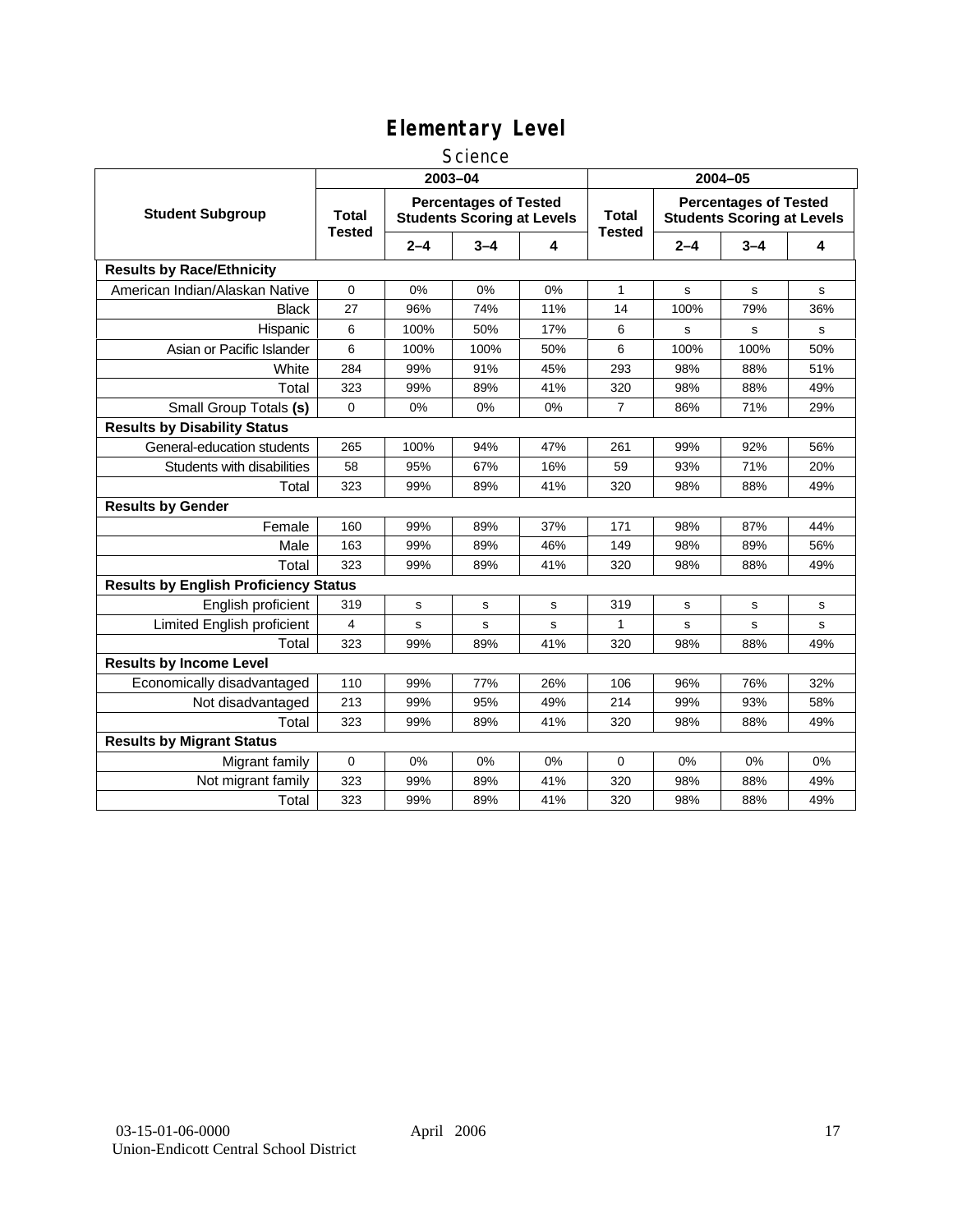## English Language Arts

|                                              |               |         | 2003-04                                                           |     | 2004-05        |         |                                                                   |     |  |
|----------------------------------------------|---------------|---------|-------------------------------------------------------------------|-----|----------------|---------|-------------------------------------------------------------------|-----|--|
| <b>Student Subgroup</b>                      | <b>Total</b>  |         | <b>Percentages of Tested</b><br><b>Students Scoring at Levels</b> |     | <b>Total</b>   |         | <b>Percentages of Tested</b><br><b>Students Scoring at Levels</b> |     |  |
|                                              | <b>Tested</b> | $2 - 4$ | $3 - 4$                                                           | 4   | <b>Tested</b>  | $2 - 4$ | $3 - 4$                                                           | 4   |  |
| <b>Results by Race/Ethnicity</b>             |               |         |                                                                   |     |                |         |                                                                   |     |  |
| American Indian/Alaskan Native               | 2             | s       | s                                                                 | s   | $\overline{2}$ | s       | s                                                                 | s   |  |
| <b>Black</b>                                 | 21            | 86%     | 19%                                                               | 0%  | 19             | 100%    | 16%                                                               | 0%  |  |
| Hispanic                                     | 4             | s       | s                                                                 | s   | 3              | s       | s                                                                 | s   |  |
| Asian or Pacific Islander                    | 6             | 100%    | 50%                                                               | 17% | 9              | 100%    | 67%                                                               | 44% |  |
| White                                        | 330           | 96%     | 54%                                                               | 12% | 350            | 98%     | 61%                                                               | 11% |  |
| Total                                        | 363           | 95%     | 52%                                                               | 12% | 383            | 98%     | 59%                                                               | 11% |  |
| Small Group Totals (s)                       | 6             | 100%    | 50%                                                               | 17% | 5              | 100%    | 60%                                                               | 0%  |  |
| <b>Results by Disability Status</b>          |               |         |                                                                   |     |                |         |                                                                   |     |  |
| General-education students                   | 307           | 99%     | 59%                                                               | 13% | 314            | 100%    | 69%                                                               | 13% |  |
| Students with disabilities                   | 56            | 77%     | 11%                                                               | 2%  | 69             | 88%     | 12%                                                               | 1%  |  |
| Total                                        | 363           | 95%     | 52%                                                               | 12% | 383            | 98%     | 59%                                                               | 11% |  |
| <b>Results by Gender</b>                     |               |         |                                                                   |     |                |         |                                                                   |     |  |
| Female                                       | 172           | 95%     | 60%                                                               | 17% | 199            | 98%     | 62%                                                               | 12% |  |
| Male                                         | 191           | 95%     | 44%                                                               | 7%  | 184            | 98%     | 55%                                                               | 10% |  |
| Total                                        | 363           | 95%     | 52%                                                               | 12% | 383            | 98%     | 59%                                                               | 11% |  |
| <b>Results by English Proficiency Status</b> |               |         |                                                                   |     |                |         |                                                                   |     |  |
| English proficient                           | 362           | s       | s                                                                 | s   | 383            | 98%     | 59%                                                               | 11% |  |
| Limited English proficient                   | 1             | s       | s                                                                 | s   | $\Omega$       | 0%      | 0%                                                                | 0%  |  |
| Total                                        | 363           | 95%     | 52%                                                               | 12% | 383            | 98%     | 59%                                                               | 11% |  |
| <b>Results by Income Level</b>               |               |         |                                                                   |     |                |         |                                                                   |     |  |
| Economically disadvantaged                   | 99            | 96%     | 31%                                                               | 0%  | 101            | 96%     | 36%                                                               | 3%  |  |
| Not disadvantaged                            | 264           | 95%     | 59%                                                               | 16% | 282            | 99%     | 67%                                                               | 14% |  |
| Total                                        | 363           | 95%     | 52%                                                               | 12% | 383            | 98%     | 59%                                                               | 11% |  |
| <b>Results by Migrant Status</b>             |               |         |                                                                   |     |                |         |                                                                   |     |  |
| Migrant family                               | 0             | 0%      | 0%                                                                | 0%  | $\mathbf 0$    | 0%      | 0%                                                                | 0%  |  |
| Not migrant family                           | 363           | 95%     | 52%                                                               | 12% | 383            | 98%     | 59%                                                               | 11% |  |
| Total                                        | 363           | 95%     | 52%                                                               | 12% | 383            | 98%     | 59%                                                               | 11% |  |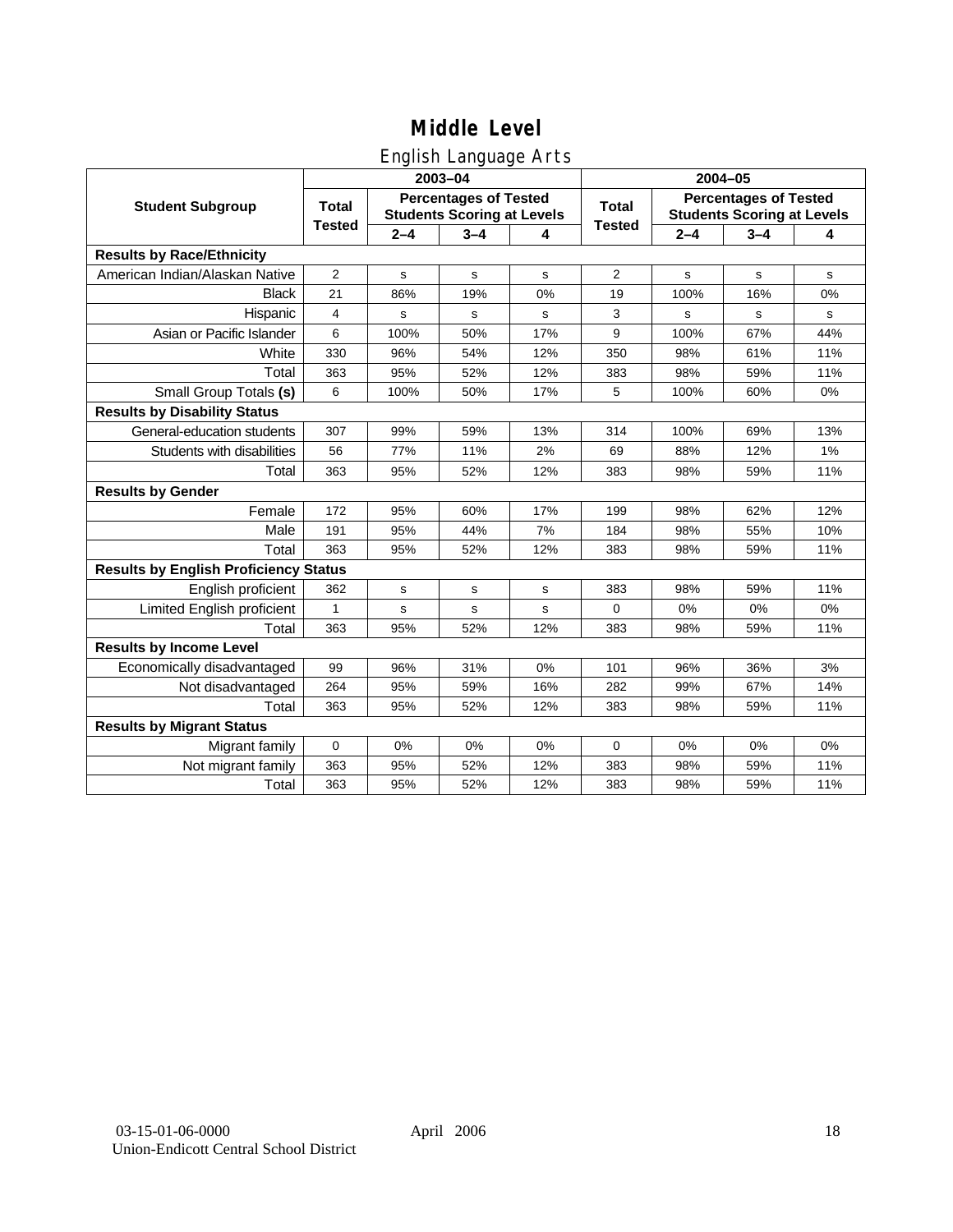### Mathematics

|                                              |                |         | 2003-04                                                           |           | 2004-05        |             |                                                                   |     |
|----------------------------------------------|----------------|---------|-------------------------------------------------------------------|-----------|----------------|-------------|-------------------------------------------------------------------|-----|
| <b>Student Subgroup</b>                      | <b>Total</b>   |         | <b>Percentages of Tested</b><br><b>Students Scoring at Levels</b> |           | Total          |             | <b>Percentages of Tested</b><br><b>Students Scoring at Levels</b> |     |
|                                              | <b>Tested</b>  | $2 - 4$ | $3 - 4$                                                           | 4         | <b>Tested</b>  | $2 - 4$     | $3 - 4$                                                           | 4   |
| <b>Results by Race/Ethnicity</b>             |                |         |                                                                   |           |                |             |                                                                   |     |
| American Indian/Alaskan Native               | $\overline{2}$ | s       | s                                                                 | s         | $\overline{2}$ | s           | s                                                                 | s   |
| <b>Black</b>                                 | 19             | 79%     | 42%                                                               | 0%        | 19             | 63%         | 16%                                                               | 5%  |
| Hispanic                                     | $\overline{4}$ | s       | s                                                                 | s         | 4              | s           | s                                                                 | s   |
| Asian or Pacific Islander                    | 6              | 100%    | 100%                                                              | 17%       | 11             | 91%         | 82%                                                               | 45% |
| White                                        | 326            | 93%     | 71%                                                               | 15%       | 357            | 92%         | 64%                                                               | 11% |
| Total                                        | 357            | 92%     | 71%                                                               | 15%       | 393            | 90%         | 62%                                                               | 11% |
| Small Group Totals (s)                       | 6              | 83%     | 83%                                                               | 33%       | 6              | 100%        | 50%                                                               | 0%  |
| <b>Results by Disability Status</b>          |                |         |                                                                   |           |                |             |                                                                   |     |
| General-education students                   | 305            | 97%     | 77%                                                               | 17%       | 319            | 97%         | 71%                                                               | 14% |
| Students with disabilities                   | 52             | 65%     | 35%                                                               | 0%        | 74             | 64%         | 23%                                                               | 0%  |
| Total                                        | 357            | 92%     | 71%                                                               | 15%       | 393            | 90%         | 62%                                                               | 11% |
| <b>Results by Gender</b>                     |                |         |                                                                   |           |                |             |                                                                   |     |
| Female                                       | 167            | 93%     | 73%                                                               | 18%       | 199            | 90%         | 59%                                                               | 12% |
| Male                                         | 190            | 92%     | 68%                                                               | 12%       | 194            | 90%         | 65%                                                               | 11% |
| Total                                        | 357            | 92%     | 71%                                                               | 15%       | 393            | 90%         | 62%                                                               | 11% |
| <b>Results by English Proficiency Status</b> |                |         |                                                                   |           |                |             |                                                                   |     |
| English proficient                           | 356            | s       | $\mathbf s$                                                       | ${\tt s}$ | 390            | $\mathbf s$ | $\mathbf s$                                                       | s   |
| Limited English proficient                   | 1              | s       | s                                                                 | S         | 3              | s           | s                                                                 | s   |
| Total                                        | 357            | 92%     | 71%                                                               | 15%       | 393            | 90%         | 62%                                                               | 11% |
| <b>Results by Income Level</b>               |                |         |                                                                   |           |                |             |                                                                   |     |
| Economically disadvantaged                   | 101            | 87%     | 57%                                                               | 0%        | 100            | 75%         | 37%                                                               | 2%  |
| Not disadvantaged                            | 256            | 94%     | 76%                                                               | 21%       | 293            | 96%         | 70%                                                               | 14% |
| Total                                        | 357            | 92%     | 71%                                                               | 15%       | 393            | 90%         | 62%                                                               | 11% |
| <b>Results by Migrant Status</b>             |                |         |                                                                   |           |                |             |                                                                   |     |
| Migrant family                               | 0              | 0%      | 0%                                                                | 0%        | $\Omega$       | 0%          | 0%                                                                | 0%  |
| Not migrant family                           | 357            | 92%     | 71%                                                               | 15%       | 393            | 90%         | 62%                                                               | 11% |
| Total                                        | 357            | 92%     | 71%                                                               | 15%       | 393            | 90%         | 62%                                                               | 11% |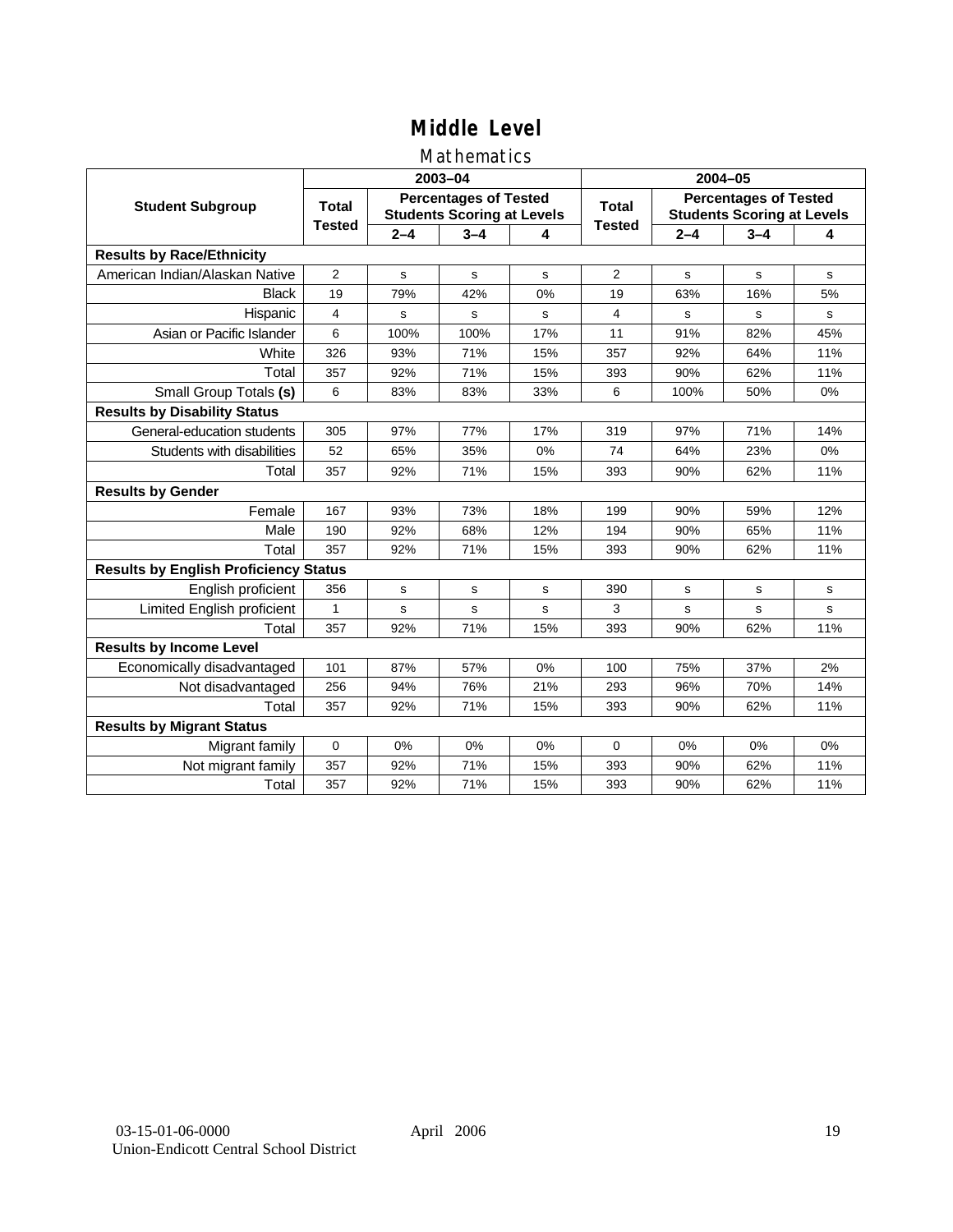### Science

|                                              |               |         | 2003-04                                                           |           | 2004-05        |             |                                                                   |     |
|----------------------------------------------|---------------|---------|-------------------------------------------------------------------|-----------|----------------|-------------|-------------------------------------------------------------------|-----|
| <b>Student Subgroup</b>                      | <b>Total</b>  |         | <b>Percentages of Tested</b><br><b>Students Scoring at Levels</b> |           | <b>Total</b>   |             | <b>Percentages of Tested</b><br><b>Students Scoring at Levels</b> |     |
|                                              | <b>Tested</b> | $2 - 4$ | $3 - 4$                                                           | 4         | <b>Tested</b>  | $2 - 4$     | $3 - 4$                                                           | 4   |
| <b>Results by Race/Ethnicity</b>             |               |         |                                                                   |           |                |             |                                                                   |     |
| American Indian/Alaskan Native               | 2             | s       | s                                                                 | s         | $\overline{2}$ | s           | s                                                                 | s   |
| <b>Black</b>                                 | 17            | 100%    | 53%                                                               | 6%        | 18             | 100%        | 50%                                                               | 6%  |
| Hispanic                                     | 3             | s       | s                                                                 | s         | 3              | s           | s                                                                 | s   |
| Asian or Pacific Islander                    | 6             | 100%    | 100%                                                              | 33%       | 11             | 100%        | 91%                                                               | 64% |
| White                                        | 308           | 99%     | 88%                                                               | 37%       | 342            | 99%         | 87%                                                               | 48% |
| Total                                        | 336           | 99%     | 86%                                                               | 36%       | 376            | 99%         | 86%                                                               | 47% |
| Small Group Totals (s)                       | 5             | 100%    | 100%                                                              | 40%       | 5              | 100%        | 80%                                                               | 60% |
| <b>Results by Disability Status</b>          |               |         |                                                                   |           |                |             |                                                                   |     |
| General-education students                   | 292           | 100%    | 91%                                                               | 41%       | 311            | 100%        | 93%                                                               | 53% |
| Students with disabilities                   | 44            | 95%     | 55%                                                               | 2%        | 65             | 92%         | 51%                                                               | 14% |
| Total                                        | 336           | 99%     | 86%                                                               | 36%       | 376            | 99%         | 86%                                                               | 47% |
| <b>Results by Gender</b>                     |               |         |                                                                   |           |                |             |                                                                   |     |
| Female                                       | 157           | 99%     | 86%                                                               | 34%       | 192            | 98%         | 84%                                                               | 43% |
| Male                                         | 179           | 99%     | 87%                                                               | 37%       | 184            | 99%         | 88%                                                               | 50% |
| Total                                        | 336           | 99%     | 86%                                                               | 36%       | 376            | 99%         | 86%                                                               | 47% |
| <b>Results by English Proficiency Status</b> |               |         |                                                                   |           |                |             |                                                                   |     |
| English proficient                           | 335           | s       | $\mathbf s$                                                       | ${\tt s}$ | 373            | $\mathbf s$ | s                                                                 | s   |
| Limited English proficient                   | $\mathbf{1}$  | s       | s                                                                 | s         | 3              | s           | s                                                                 | s   |
| Total                                        | 336           | 99%     | 86%                                                               | 36%       | 376            | 99%         | 86%                                                               | 47% |
| <b>Results by Income Level</b>               |               |         |                                                                   |           |                |             |                                                                   |     |
| Economically disadvantaged                   | 91            | 98%     | 74%                                                               | 14%       | 94             | 99%         | 66%                                                               | 24% |
| Not disadvantaged                            | 245           | 100%    | 91%                                                               | 44%       | 282            | 99%         | 92%                                                               | 54% |
| Total                                        | 336           | 99%     | 86%                                                               | 36%       | 376            | 99%         | 86%                                                               | 47% |
| <b>Results by Migrant Status</b>             |               |         |                                                                   |           |                |             |                                                                   |     |
| Migrant family                               | $\mathbf 0$   | 0%      | 0%                                                                | 0%        | 0              | 0%          | 0%                                                                | 0%  |
| Not migrant family                           | 336           | 99%     | 86%                                                               | 36%       | 376            | 99%         | 86%                                                               | 47% |
| Total                                        | 336           | 99%     | 86%                                                               | 36%       | 376            | 99%         | 86%                                                               | 47% |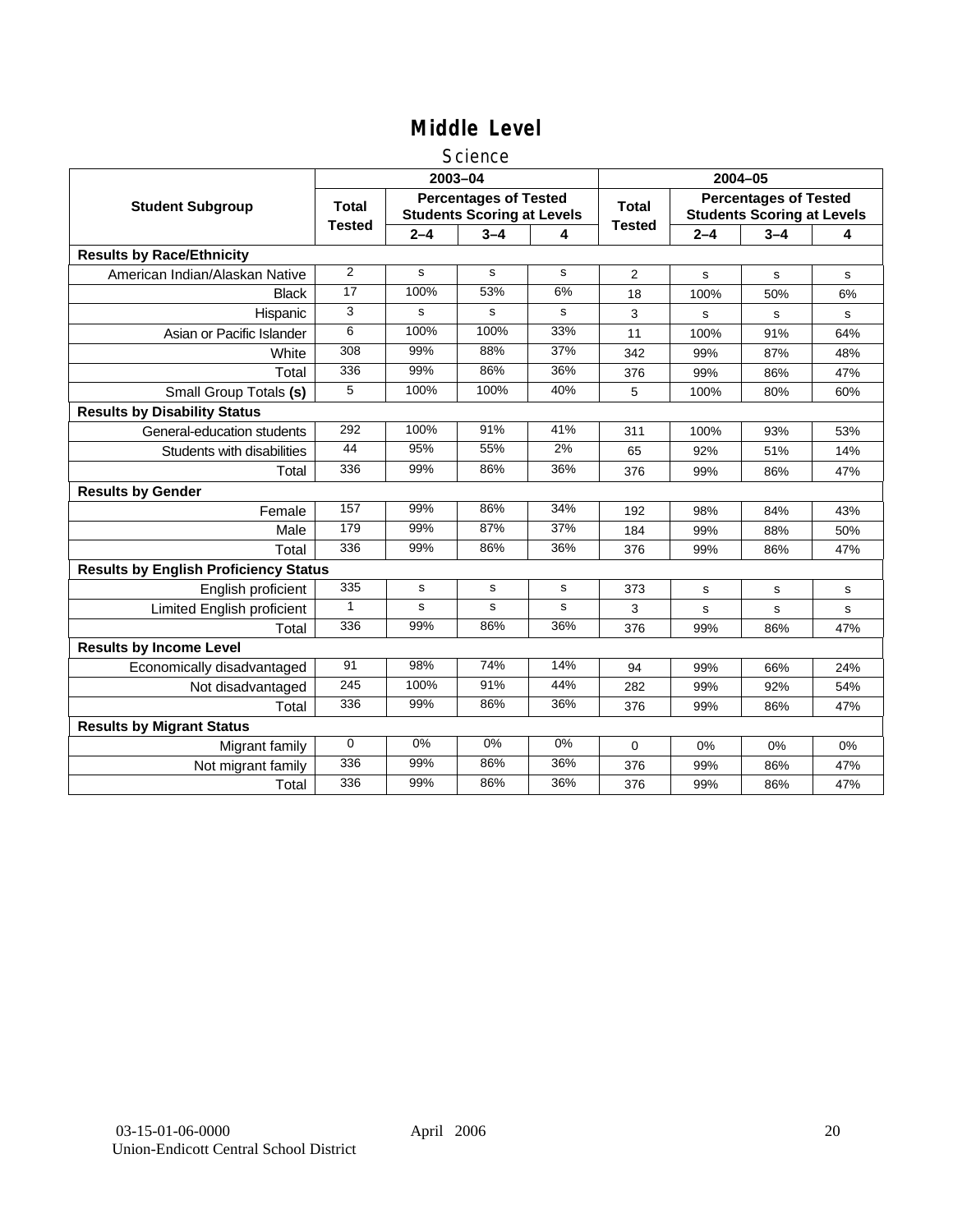## **2000 and 2001 High School Cohorts**

General-education students who first entered ninth grade in 2000 or 2001 must score 55 or higher on Regents English and mathematics examinations to graduate. During the phase-in of the Regents examination graduation requirements, all students (with district board of education approval) may qualify for a local diploma by earning a score of 55–64 on the required Regents examinations; a score of 65 or higher is required for a Regents diploma. Students with disabilities and certain students with a Section 504 Accommodation Plan may qualify for a local diploma by passing Regents competency tests. The data in these tables show the performance of the cohorts as of June 30<sup>th</sup> of the fourth year after first entering grade 9.

#### **Performance on the English Assessment Requirement for Graduation**

|                                              | 2000 Cohort                  |                          |               |                                  |                           | 2001 Cohort              |                |               |                                  |                          |
|----------------------------------------------|------------------------------|--------------------------|---------------|----------------------------------|---------------------------|--------------------------|----------------|---------------|----------------------------------|--------------------------|
| <b>Student Subgroup</b>                      |                              | <b>Count of Students</b> |               | <b>Percent</b><br><b>Meeting</b> |                           | <b>Count of Students</b> |                |               | <b>Percent</b><br><b>Meeting</b> |                          |
|                                              | <b>Students</b><br>in Cohort | by Score                 |               |                                  | <b>Students</b>           | by Score                 |                |               |                                  |                          |
|                                              |                              | <b>Regents</b>           |               | Pass-                            | Gradu-                    | in                       | <b>Regents</b> |               | Pass-                            | Gradua-                  |
|                                              |                              | $55 -$<br>64             | $65 -$<br>100 | ed<br><b>RCTs</b>                | ation<br>Require-<br>ment | <b>Cohort</b>            | $55 -$<br>64   | $65 -$<br>100 | ed<br><b>RCTs</b>                | tion<br>Require-<br>ment |
| <b>Results by Race/Ethnicity</b>             |                              |                          |               |                                  |                           |                          |                |               |                                  |                          |
| American Indian/Alaskan Native               | 0                            | 0                        | $\mathbf 0$   | 0                                | 0%                        | 0                        | 0              | $\mathbf 0$   | 0                                | 0%                       |
| <b>Black</b>                                 | 12                           | $\mathbf 0$              | 8             | $\overline{2}$                   | 83%                       | 14                       | s              | s             | s                                | s                        |
| Hispanic                                     | $\mathbf{1}$                 | s                        | $\mathbf s$   | s                                | s                         | 1                        | s              | s             | s                                | s                        |
| Asian or Pacific Islander                    | 4                            | s                        | $\mathbf s$   | s                                | s                         | 16                       | 0              | 16            | 0                                | 100%                     |
| White                                        | 306                          | 16                       | 261           | 10                               | 94%                       | 258                      | 13             | 226           | 4                                | 94%                      |
| Total                                        | 323                          | 16                       | 274           | 12                               | 93%                       | 289                      | 16             | 250           | $\overline{7}$                   | 94%                      |
| Small Group Totals (s)                       | 5                            | 0                        | 5             | $\overline{0}$                   | 100%                      | 15                       | 3              | 8             | 3                                | 93%                      |
| <b>Results by Disability Status</b>          |                              |                          |               |                                  |                           |                          |                |               |                                  |                          |
| General-education students                   | 278                          | 11                       | 259           | 2                                | 98%                       | 262                      | 14             | 238           | 0                                | 96%                      |
| Students with disabilities                   | 45                           | 5                        | 15            | 10                               | 67%                       | 27                       | $\overline{2}$ | 12            | $\overline{7}$                   | 78%                      |
| Total                                        | 323                          | 16                       | 274           | 12                               | 93%                       | 289                      | 16             | 250           | $\overline{7}$                   | 94%                      |
| <b>Results by Gender</b>                     |                              |                          |               |                                  |                           |                          |                |               |                                  |                          |
| Female                                       | 140                          | 3                        | 129           | $\overline{2}$                   | 96%                       | 158                      | 9              | 139           | $\overline{2}$                   | 95%                      |
| Male                                         | 183                          | 13                       | 145           | 10                               | 92%                       | 131                      | $\overline{7}$ | 111           | 5                                | 94%                      |
| Total                                        | 323                          | 16                       | 274           | 12                               | 93%                       | 289                      | 16             | 250           | $\overline{7}$                   | 94%                      |
| <b>Results by English Proficiency Status</b> |                              |                          |               |                                  |                           |                          |                |               |                                  |                          |
| English proficient                           | 323                          | 16                       | 274           | 12                               | 93%                       | 289                      | 16             | 250           | $\overline{7}$                   | 94%                      |
| Limited English proficient                   | 0                            | 0                        | $\mathbf 0$   | 0                                | 0%                        | 0                        | 0              | 0             | 0                                | 0%                       |
| Total                                        | 323                          | 16                       | 274           | 12                               | 93%                       | 289                      | 16             | 250           | $\overline{7}$                   | 94%                      |
| <b>Results by Income Level</b>               |                              |                          |               |                                  |                           |                          |                |               |                                  |                          |
| Economically disadvantaged                   | 41                           | 6                        | 28            | 4                                | 93%                       | 45                       | 5              | 33            | 2                                | 89%                      |
| Not disadvantaged                            | 282                          | 10                       | 246           | 8                                | 94%                       | 244                      | 11             | 217           | 5                                | 95%                      |
| Total                                        | 323                          | 16                       | 274           | 12                               | 93%                       | 289                      | 16             | 250           | $\overline{7}$                   | 94%                      |
| <b>Results by Migrant Status</b>             |                              |                          |               |                                  |                           |                          |                |               |                                  |                          |
| Migrant family                               | $\mathbf 0$                  | $\mathbf 0$              | $\Omega$      | 0                                | 0%                        | 0                        | 0              | $\mathbf 0$   | 0                                | 0%                       |
| Not migrant family                           | 323                          | 16                       | 274           | 12                               | 93%                       | 289                      | 16             | 250           | $\overline{7}$                   | 94%                      |
| Total                                        | 323                          | 16                       | 274           | 12                               | 93%                       | 289                      | 16             | 250           | $\overline{7}$                   | 94%                      |

### **after Four Years of High School**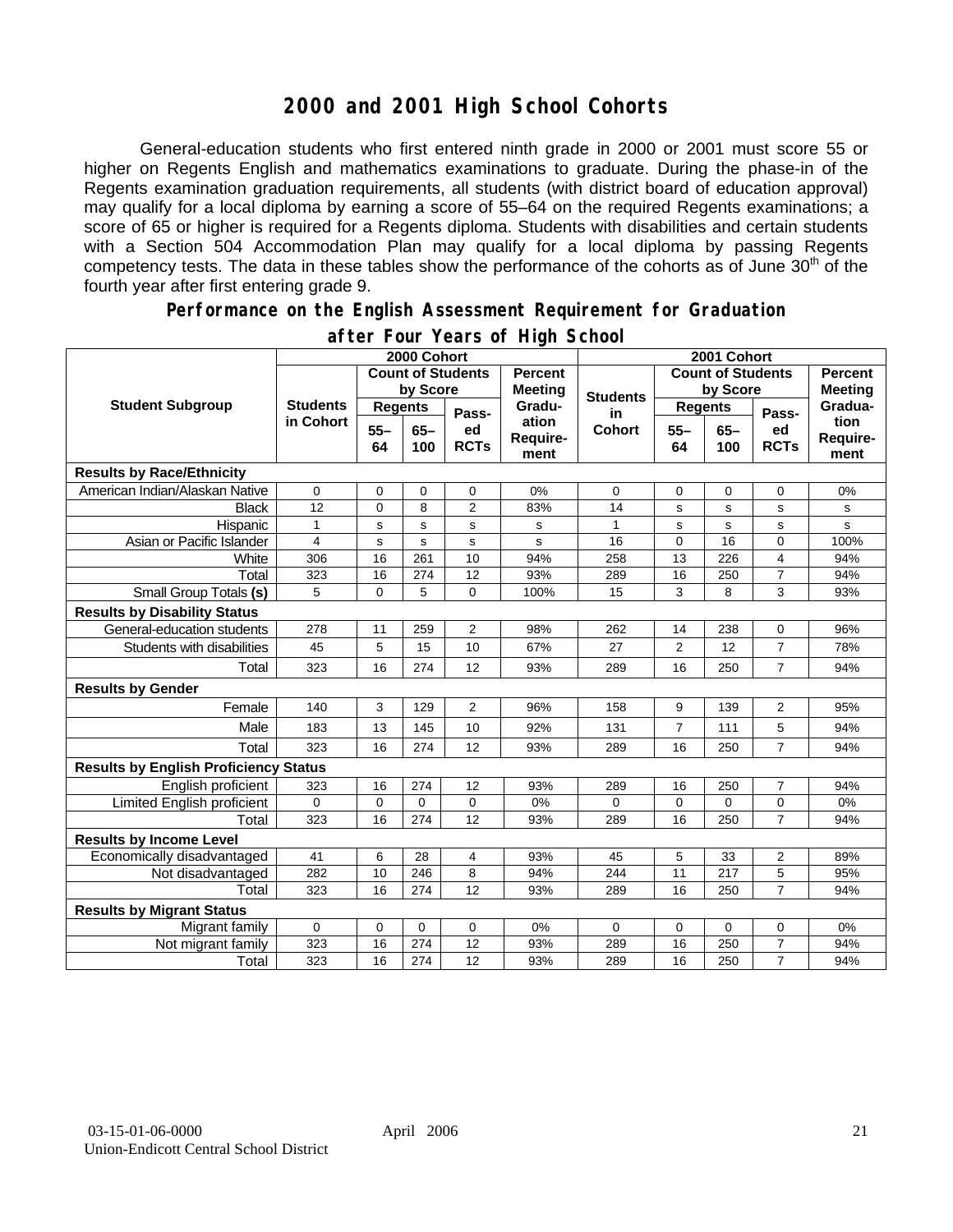### **Performance on the Mathematics Assessment Requirement for Graduation after Four Years of High School**

|                                              | <u><b>Siddaction artor roar roars or right conco</b></u><br>2000 Cohort |                 |             |                |                  | 2001 Cohort                            |                          |             |                |                 |
|----------------------------------------------|-------------------------------------------------------------------------|-----------------|-------------|----------------|------------------|----------------------------------------|--------------------------|-------------|----------------|-----------------|
| <b>Student Subgroup</b>                      | <b>Count of Students</b>                                                |                 |             |                | <b>Percent</b>   |                                        | <b>Count of Students</b> |             |                | <b>Percent</b>  |
|                                              | <b>Students</b><br>in<br><b>Cohort</b>                                  | by Score        |             |                | <b>Meeting</b>   |                                        | by Score                 |             |                | <b>Meeting</b>  |
|                                              |                                                                         | <b>Regents</b>  |             |                | Gradu-<br>ation  | <b>Students</b><br>in<br><b>Cohort</b> | <b>Regents</b>           |             |                | Gradua-<br>tion |
|                                              |                                                                         | $55 -$<br>$65-$ |             | Pass-<br>ed    |                  |                                        | $65-$<br>$55 -$          | Pass-<br>ed |                |                 |
|                                              |                                                                         | 64              | 100         | <b>RCTs</b>    | Require-<br>ment |                                        | 64                       | 100         | <b>RCTs</b>    | Require-        |
|                                              |                                                                         |                 |             |                |                  |                                        |                          |             |                | ment            |
| <b>Results by Race/Ethnicity</b>             |                                                                         |                 |             |                |                  |                                        |                          |             |                |                 |
| American Indian/Alaskan Native               | 0                                                                       | 0               | $\mathbf 0$ | 0              | 0%               | 0                                      | 0                        | 0           | 0              | 0%              |
| <b>Black</b>                                 | 12                                                                      | 3               | 6           | $\Omega$       | 75%              | 14                                     | s                        | $\mathbf s$ | s              | s               |
| Hispanic                                     | $\mathbf{1}$                                                            | s               | s           | s              | S                | 1                                      | s                        | $\mathbf s$ | s              | s               |
| Asian or Pacific Islander                    | 4                                                                       | $\mathbf s$     | s           | $\sf s$        | s                | 16                                     | 0                        | 16          | 0              | 100%            |
| White                                        | 306                                                                     | 21              | 254         | 12             | 94%              | 258                                    | 11                       | 227         | 10             | 96%             |
| Total                                        | 323                                                                     | 24              | 265         | 12             | 93%              | 289                                    | 15                       | 252         | 11             | 96%             |
| <b>Small Group Totals (s)</b>                | 5                                                                       | $\Omega$        | 5           | $\Omega$       | 100%             | 15                                     | 4                        | 9           | 1              | 93%             |
| <b>Results by Disability Status</b>          |                                                                         |                 |             |                |                  |                                        |                          |             |                |                 |
| General-education students                   | 278                                                                     | 14              | 251         | $\overline{2}$ | 96%              | 262                                    | 11                       | 242         | 2              | 97%             |
| Students with disabilities                   | 45                                                                      | 10              | 14          | 10             | 76%              | 27                                     | 4                        | 10          | 9              | 85%             |
| Total                                        | 323                                                                     | 24              | 265         | 12             | 93%              | 289                                    | 15                       | 252         | 11             | 96%             |
| <b>Results by Gender</b>                     |                                                                         |                 |             |                |                  |                                        |                          |             |                |                 |
| Female                                       | 140                                                                     | 9               | 122         | $\overline{2}$ | 95%              | 158                                    | 8                        | 139         | 8              | 98%             |
| Male                                         | 183                                                                     | 15              | 143         | 10             | 92%              | 131                                    | $\overline{7}$           | 113         | 3              | 94%             |
| Total                                        | 323                                                                     | 24              | 265         | 12             | 93%              | 289                                    | 15                       | 252         | 11             | 96%             |
| <b>Results by English Proficiency Status</b> |                                                                         |                 |             |                |                  |                                        |                          |             |                |                 |
| English proficient                           | 323                                                                     | 24              | 265         | 12             | 93%              | 289                                    | 15                       | 252         | 11             | 96%             |
| Limited English proficient                   | 0                                                                       | $\mathbf 0$     | 0           | 0              | 0%               | $\Omega$                               | $\mathbf 0$              | $\mathbf 0$ | 0              | 0%              |
| Total                                        | 323                                                                     | 24              | 265         | 12             | 93%              | 289                                    | 15                       | 252         | 11             | 96%             |
| <b>Results by Income Level</b>               |                                                                         |                 |             |                |                  |                                        |                          |             |                |                 |
| Economically disadvantaged                   | 41                                                                      | $\overline{7}$  | 29          | 2              | 93%              | 45                                     | 4                        | 35          | 4              | 96%             |
| Not disadvantaged                            | 282                                                                     | 17              | 236         | 10             | 93%              | 244                                    | $\overline{11}$          | 217         | $\overline{7}$ | 96%             |
| Total                                        | 323                                                                     | 24              | 265         | 12             | 93%              | 289                                    | 15                       | 252         | 11             | 96%             |
| <b>Results by Migrant Status</b>             |                                                                         |                 |             |                |                  |                                        |                          |             |                |                 |
| Migrant family                               | $\mathbf 0$                                                             | $\mathbf 0$     | 0           | 0              | 0%               | 0                                      | 0                        | 0           | 0              | 0%              |
| Not migrant family                           | 323                                                                     | 24              | 265         | 12             | 93%              | 289                                    | 15                       | 252         | 11             | 96%             |
| Total                                        | 323                                                                     | 24              | 265         | 12             | 93%              | 289                                    | 15                       | 252         | 11             | 96%             |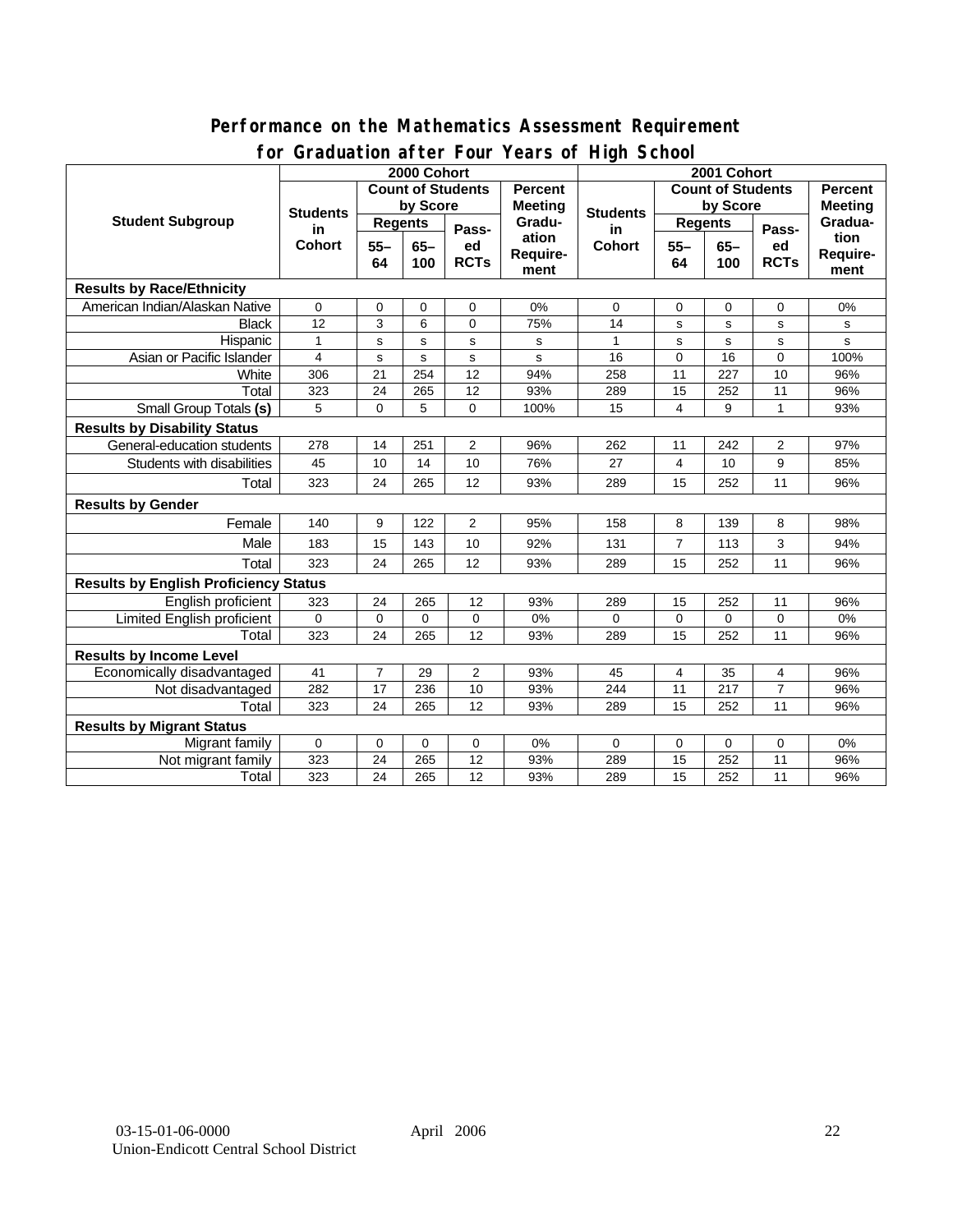## **Cohort Graduation Rates**

Students were counted as graduates if they earned a local diploma with or without a Regents endorsement by August 31<sup>st</sup> of the fourth year after first entering grade 9. The graduation-rate cohort includes students who transferred to general education development (GED) programs. These students were not counted in the district accountability cohort for English and mathematics.

|                                              | 1999 Cohort as of<br>August 31, 2003 |                    | 2000 Cohort as of<br><b>August 31, 2004</b> |                    |  |  |  |  |  |
|----------------------------------------------|--------------------------------------|--------------------|---------------------------------------------|--------------------|--|--|--|--|--|
| <b>Student Subgroup</b>                      | Graduation<br><b>Rate Cohort</b>     | Graduation<br>Rate | Graduation<br><b>Rate Cohort</b>            | Graduation<br>Rate |  |  |  |  |  |
| <b>Results by Race/Ethnicity</b>             |                                      |                    |                                             |                    |  |  |  |  |  |
| American Indian/Alaskan Native               | 0                                    | 0%                 | $\mathbf 0$                                 | 0%                 |  |  |  |  |  |
| <b>Black</b>                                 | 9                                    | s                  | 13                                          | 54%                |  |  |  |  |  |
| Hispanic                                     | $\overline{2}$                       | s                  | $\overline{2}$                              | s                  |  |  |  |  |  |
| Asian or Pacific Islander                    | 12                                   | 75%                | 4                                           | s                  |  |  |  |  |  |
| White                                        | 338                                  | 88%                | 323                                         | 88%                |  |  |  |  |  |
| Total                                        | 361                                  | 88%                | 342                                         | 87%                |  |  |  |  |  |
| Small Group Totals (s)                       | 11                                   | 91%                | 6                                           | 83%                |  |  |  |  |  |
| <b>Results by Disability Status</b>          |                                      |                    |                                             |                    |  |  |  |  |  |
| General-education students                   | 317                                  | 92%                | 298                                         | 90%                |  |  |  |  |  |
| Students with disabilities                   | 44                                   | 57%                | 44                                          | 61%                |  |  |  |  |  |
| Total                                        | 361                                  | 88%                | 342                                         | 87%                |  |  |  |  |  |
| <b>Results by Gender</b>                     |                                      |                    |                                             |                    |  |  |  |  |  |
| Female                                       | 178                                  | 90%                | 147                                         | 90%                |  |  |  |  |  |
| Male                                         | 183                                  | 85%                | 195                                         | 84%                |  |  |  |  |  |
| Total                                        | 361                                  | 88%                | 342                                         | 87%                |  |  |  |  |  |
| <b>Results by English Proficiency Status</b> |                                      |                    |                                             |                    |  |  |  |  |  |
| English proficient                           | 361                                  | 88%                | 342                                         | 87%                |  |  |  |  |  |
| Limited English proficient                   | 0                                    | 0%                 | $\Omega$                                    | 0%                 |  |  |  |  |  |
| Total                                        | 361                                  | 88%                | 342                                         | 87%                |  |  |  |  |  |
| <b>Results by Income Level</b>               |                                      |                    |                                             |                    |  |  |  |  |  |
| Economically disadvantaged                   | 34                                   | 79%                | 41                                          | 71%                |  |  |  |  |  |
| Not disadvantaged                            | 327                                  | 88%                | 301                                         | 89%                |  |  |  |  |  |
| Total                                        | 361                                  | 88%                | 342                                         | 87%                |  |  |  |  |  |
| <b>Results by Migrant Status</b>             |                                      |                    |                                             |                    |  |  |  |  |  |
| Migrant family                               | 0                                    | $0\%$              | 0                                           | 0%                 |  |  |  |  |  |
| Not migrant family                           | 361                                  | 88%                | 342                                         | 87%                |  |  |  |  |  |
| Total                                        | 361                                  | 88%                | 342                                         | 87%                |  |  |  |  |  |